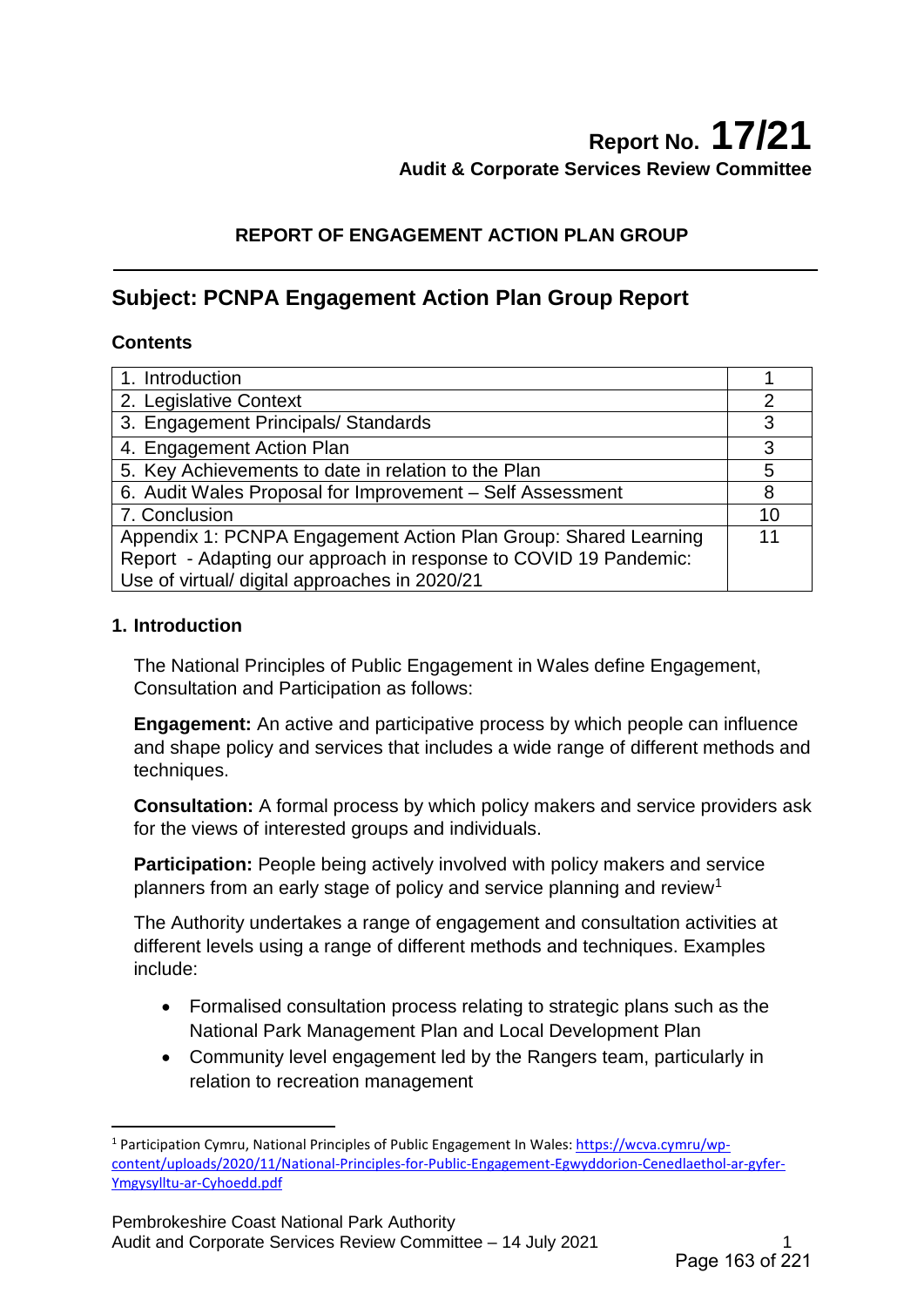- Planning Officer engagement with Community and Town Councils
- Facilitating networks and groups for stakeholders to share their views
- Online engagement via social media and feedback tools (Centres Trip Advisor/ Google Reviews)
- Project development and evaluation

The creation of the engagement action plan and its monitoring group came about as result of staff identifying a need for the Authority to take a cross team approach to engagement, which supported shared learning and using different expertise from across teams. This happened as the Authority was reviewing its National Park Management Plan. Officers recognised that there was a range of different engagement activities the Authority could pursue, but to lead to improvement in our approach across the Authority within the resources available there was a need to have some clear set priority areas. The plan does not focus on all the Authority's engagement activities but focuses on areas that could help lead to improvements in our approach. Although it is a staff level led plan and group, work has been carried out to gain Leadership Team representation on the group, with the Director of Planning and Direction; and Communications and Marketing Manager attending the group meetings.

The group during 2020/21 carried out a self-assessment on involvement based on the proposals for improvement within the [Audit Wales – Review of Involvement](https://www.pembrokeshirecoast.wales/wp-content/uploads/2020/05/07_20-Review-of-Involvement.pdf)  [Report.](https://www.pembrokeshirecoast.wales/wp-content/uploads/2020/05/07_20-Review-of-Involvement.pdf) Following this activity the group would like to engage with Leadership Team, Members and staff to review the engagement action plan, particularly in relation to its longer term aims in order to ensure there is a shared vision on engagement and involvement priorities going forward. It will also help identify where there is a need to develop specific projects, there are resource gaps or other areas of improvement that need to be addressed.

# **2. Legislative Context**

 $\overline{a}$ 

Involvement is one of the five Ways of Working under the Well-being of Future Generations Act that public bodies are required to take into account when applying the sustainable development principle under the Act. The Act requires that the Authority ensure that the people we involve reflect the diversity of the population that we serve. This entails involving the people and communities whose well-being we are seeking to improve.<sup>[2](#page-1-0)</sup>

Under the Equality Act 2010 (Statutory Duties) (Wales) Regulations 2011, the Authority is required to involve people who it considers represent the interests of one or more of the protected groups. To comply with the socio economic duty the Authority also needs to consider how it engages with people who are experiencing socio economic disadvantage to inform its strategic decision-making.

There are also engagement expectations relating to statutory documents including Local Development Plan, National Park Management Plan and Equality Plan and

<span id="page-1-0"></span><sup>&</sup>lt;sup>2</sup> Welsh Government, SPSF 1: Core guidance[: WFG Act Statutory Guidance \(gov.wales\)](https://gov.wales/sites/default/files/publications/2019-02/spsf-1-core-guidance.PDF)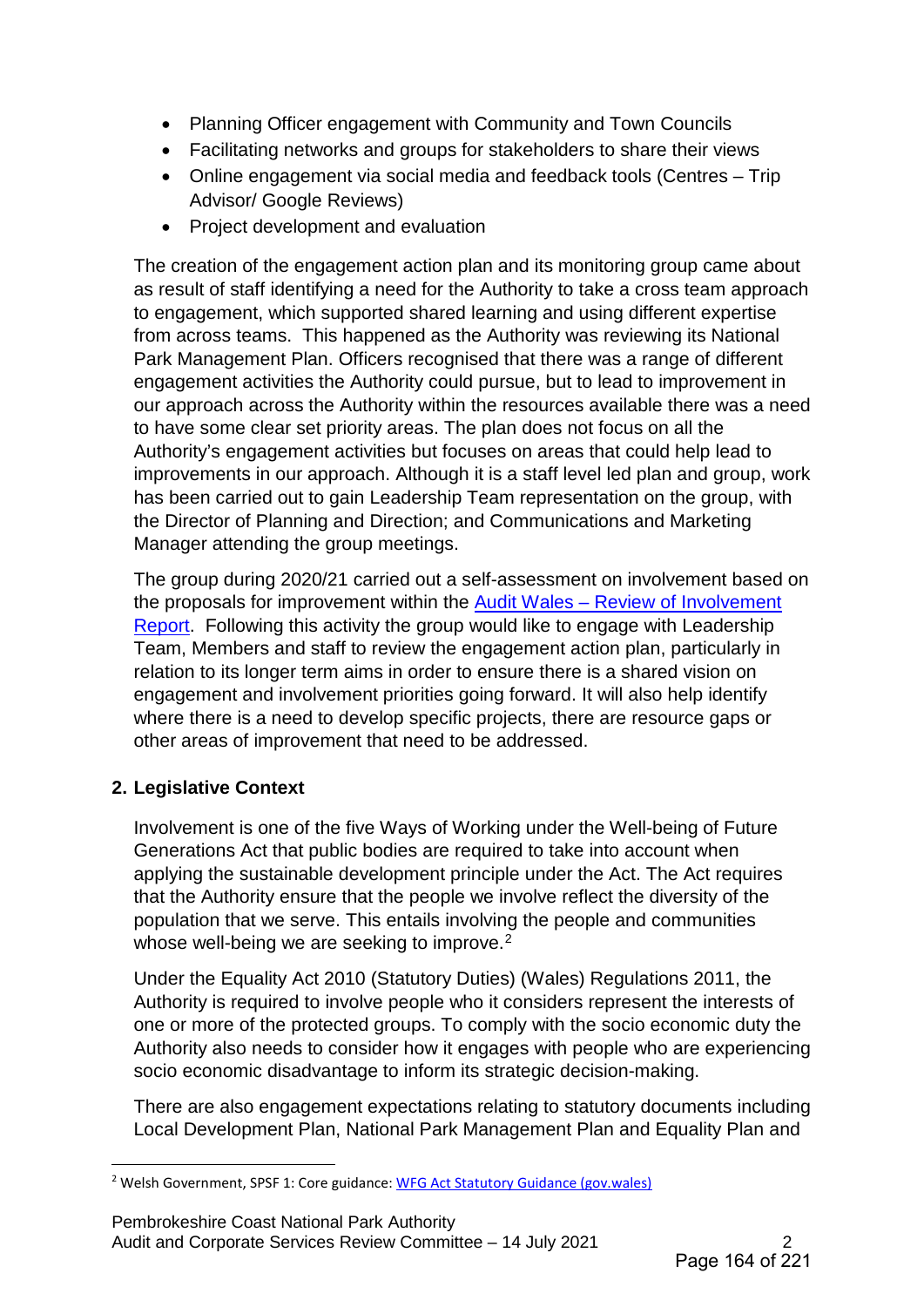Objectives. Engagement is also a requirement of many of the external funders for project work across the Authority as part of project bid creation, planning, monitoring and evaluation.

The Authority must also ensure that it complies with Welsh Language Standards when carrying out engagement and involvement activities.

### **3. Engagement Principals/ Standards**

There is a range of Engagement Principals and Standards that the Authority needs to consider and should seek to apply to ensure that its engagement is meaningful and effective. Including:

- [The National Principles for Engagement](https://wcva.cymru/influencing/engagement/) (The Authority is signed up to these principles)
- [The National Participation Standards for Children and Young People](https://gov.wales/sites/default/files/publications/2018-02/Bilingual-Participation-Standards-poster2016.pdf)
- Citizen- Centered Governance Principles for Public Engagement
- [Future Generations Commissioner's Journey Trackers A Journey to](https://www.futuregenerations.wales/journey-checker-involvement/)  [Involvement](https://www.futuregenerations.wales/journey-checker-involvement/)
- [Audit Wales also included in Exhibit 2 in its Review of Involvement the](https://www.pembrokeshirecoast.wales/wp-content/uploads/2020/05/07_20-Review-of-Involvement.pdf)  [characteristics of a public body which has an effective approach to](https://www.pembrokeshirecoast.wales/wp-content/uploads/2020/05/07_20-Review-of-Involvement.pdf)  [involvement](https://www.pembrokeshirecoast.wales/wp-content/uploads/2020/05/07_20-Review-of-Involvement.pdf)

An Authority Officer sits on the Pembrokeshire Co-production network.

The Co-production network for Wales defines Co-production as:

"An asset-based approach to public services that enables people providing and people receiving services to share power and responsibility, and to work together in equal, reciprocal and caring relationships. It creates opportunities for people to access support when they need it, and to contribute to social change."

The aim of this approach is the build on everyone's strengths, develop networks across silos, focus on people's lives not system, work on basis of great relationships and enable people to be change makers. $3$ 

Co-production is particularly relevant for the Authority in terms of when it is developing health and well-being related projects, engagement and projects targeting particular groups of people, community level projects or activities, engagement with staff and Members and its engagement work with volunteers and young people.

# **4. Engagement Action Plan**

 $\overline{a}$ 

The Authority's engagement action plan sets out the Authority's priority actions for engagement to drive progress in this area and share best practice and learning.

Pembrokeshire Coast National Park Authority Audit and Corporate Services Review Committee – 14 July 2021 3

<span id="page-2-0"></span><sup>&</sup>lt;sup>3</sup> Co-production Network for Wales: [Co-production Network for Wales \(copronet.wales\)](https://copronet.wales/)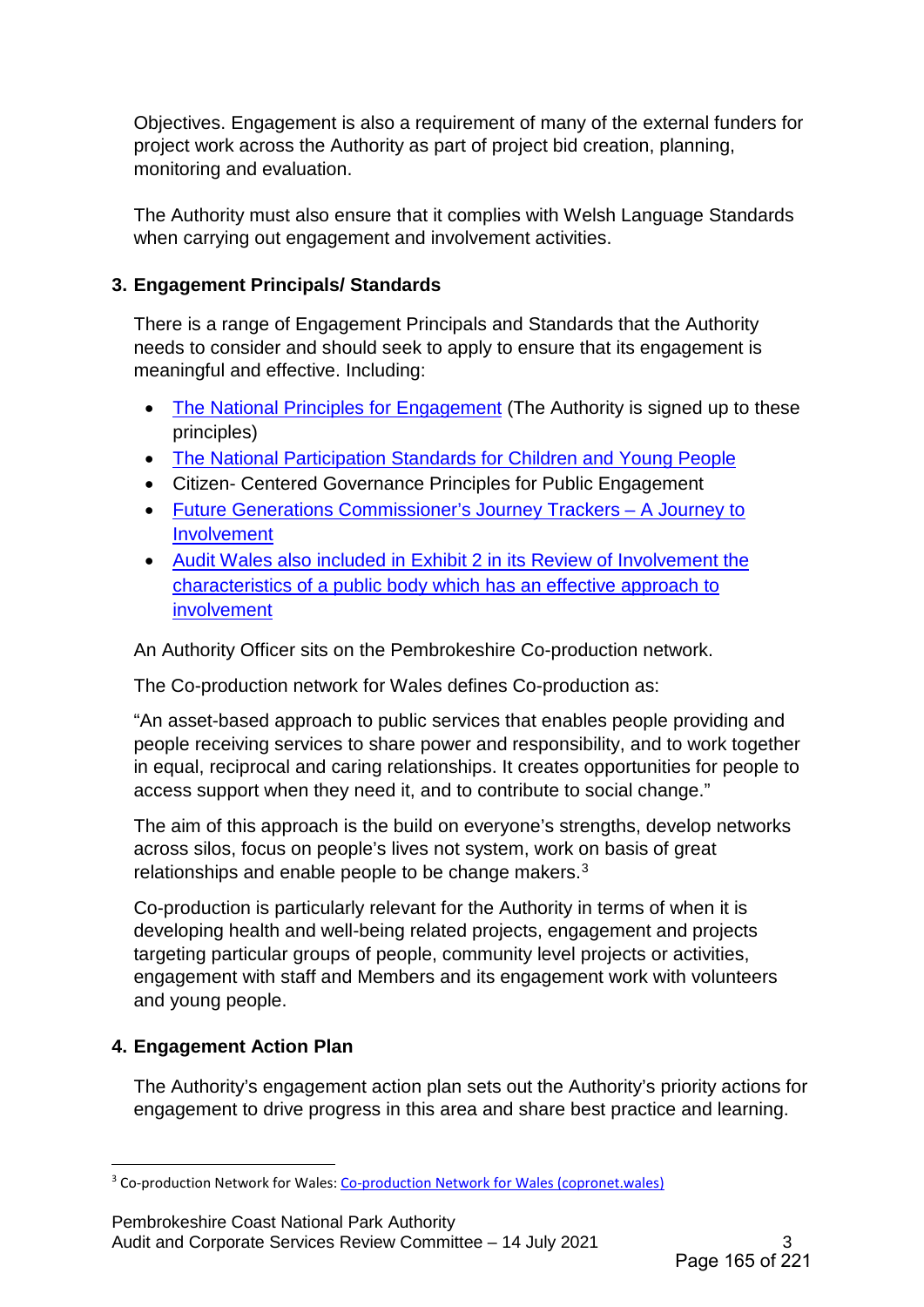The plan does not focus on all the Authority's engagement activities but focuses on areas that could help lead to improvements in our approach.

The plan is monitored and progress assessed by the Engagement Action Plan Group which is made up of representatives from across teams within the Authority.

The plan is a live document enabling the group to reflect and amend actions under priority areas following learning from trying new approaches and identifying new or best practice opportunities.

| <b>Priority Area</b>                                                                                   | <b>Outcome</b>                                                                                                                                                                                                                                                                                                                                                                                                                                                                               |
|--------------------------------------------------------------------------------------------------------|----------------------------------------------------------------------------------------------------------------------------------------------------------------------------------------------------------------------------------------------------------------------------------------------------------------------------------------------------------------------------------------------------------------------------------------------------------------------------------------------|
| 1. Engaging with<br>people through<br><b>National Park</b><br><b>Management Plan</b><br>implementation | $\checkmark$ National Park Management Plan action plans take<br>account of different perspectives including views of<br>seldom heard groups<br>$\checkmark$ Delivery of the action plans takes place in<br>collaboration with communities and seeks<br>opportunities to engage with new audiences<br>$\checkmark$ The National Park Authority carries the learning and<br>relationships from action plan development and<br>delivery forward into preparation of the next<br>Management Plan |
| 2. Development of<br>mechanisms for<br>young people to<br>influence the work<br>of the Authority       | $\checkmark$ National Park Authority work takes account of Youth<br>Manifesto commitments<br>$\checkmark$ Young people help shape the work of the Authority<br>and Park<br>$\checkmark$ Young People have shaped the engagement<br>mechanisms developed<br>$\checkmark$ Staff and Members have greater awareness of<br>views, experiences and needs of younger people.                                                                                                                       |
| 3. Engaging<br><b>Volunteers and</b><br><b>Service Users</b>                                           | $\checkmark$ Volunteers and service users help shape the work of<br>the Authority and Park<br>$\checkmark$ Volunteer offer is shaped and improved through<br>engaging with Volunteers<br>$\checkmark$ Future projects and how projects are delivered is<br>informed by the experience of service users                                                                                                                                                                                       |

At present it is focused on 3 priority areas and then has 3 longer term aims.

| <b>Longer Term Areas</b>                | <b>Outcome</b>                                                                                                                                                                                                                                                                                                                                                                                |
|-----------------------------------------|-----------------------------------------------------------------------------------------------------------------------------------------------------------------------------------------------------------------------------------------------------------------------------------------------------------------------------------------------------------------------------------------------|
| 1. Staff Involvement<br>with Engagement | $\checkmark$ Engagement approach of Authority is co-produced<br>with staff and other stakeholders (Members,<br>volunteers, public) through learning from the<br>application of engagement principals and methods in<br>practice<br>$\checkmark$ Staff are applying engagement principles to their<br>area of work<br>$\checkmark$ Staff have the skills to carry out engagement<br>activities |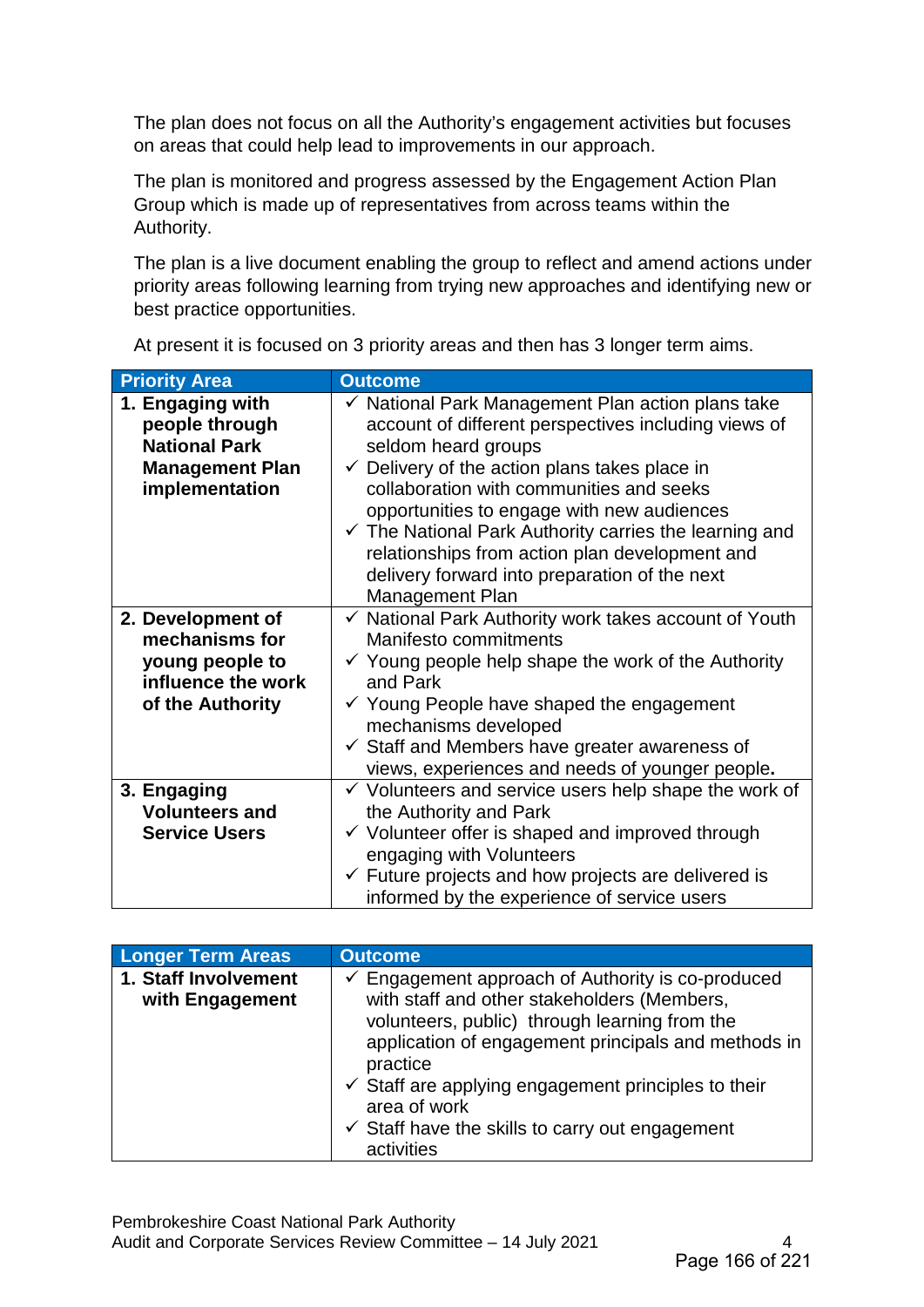| 2. Online Engagement<br>and Interpretation                                              | $\checkmark$ Effective online engagement mechanisms are in use<br>that enable people to find out more, interact and<br>feedback about the Authority and Park<br>$\checkmark$ Our approach is reflective of how diverse audiences<br>engage with different online platforms                                                          |
|-----------------------------------------------------------------------------------------|-------------------------------------------------------------------------------------------------------------------------------------------------------------------------------------------------------------------------------------------------------------------------------------------------------------------------------------|
| 3. Integrated approach<br>to collation and<br>analysis of<br>feedback and<br>engagement | $\checkmark$ Qualitative data and feedback is captured and<br>available to staff to inform work they carry out<br>$\checkmark$ Collation and analysis methods are in place to<br>enable insights to be drawn from this data easily,<br>facilitating an ongoing conversation and insight<br>about the Park and work of the Authority |

#### **5. Key achievements to date in relation to the Plan**

#### **5.1Early engagement in relation to the National Park Management Plan**

As part of the review of National Park Management Plan, the Authority took an early engagement approach in order to inform the plans revision through an Opportunities and Challenges phase. This provided opportunities to trial approaches to capture views to inform the development of the plan from groups who would not normally contribute via the formal consultation process. Through the Discovery Officer engagement workshops were held with Travelling Ahead Gypsy forum, Solva Care and Youth Rangers and staff attending Play Day event and Ateb Social Housing Association tenants and resident/ day to ask questions to inform the plan.

#### **5.2Formation of Youth Committee**

One of the plans priorities focuses on how we can improve engagement with younger people and ensure their voices influence the decisions and activities of the Authority. At the November 2018 NPA Youth Ranger Members presented the Youth Manifesto to Members. In February 2019 a joint meeting was held between Youth Rangers and Members and priority areas were identified, including a need to focus on young people's involvement in governance structures. It was decided that the Authority would look to establish a Youth Committee.

To support development of Youth Committee a Youth Committee Residential was held on the 13th – 15th March 2020 Pentre Ifan Centre. Facilitated by Discovery Team Officers and PCC Children and Young People's Rights Officer. Residential attended by 10 young people (13-25 years, 4 Youth Rangers, 4 Youth Assembly Members and 2 other young people.) Activities during the residential included:

- Workshop providing some background on National Parks, the UNHCR Rights of the Child, and participation and engagement.
- Darkness walk around Pentre Ifan woods.
- Workshop introducing the Youth Manifesto.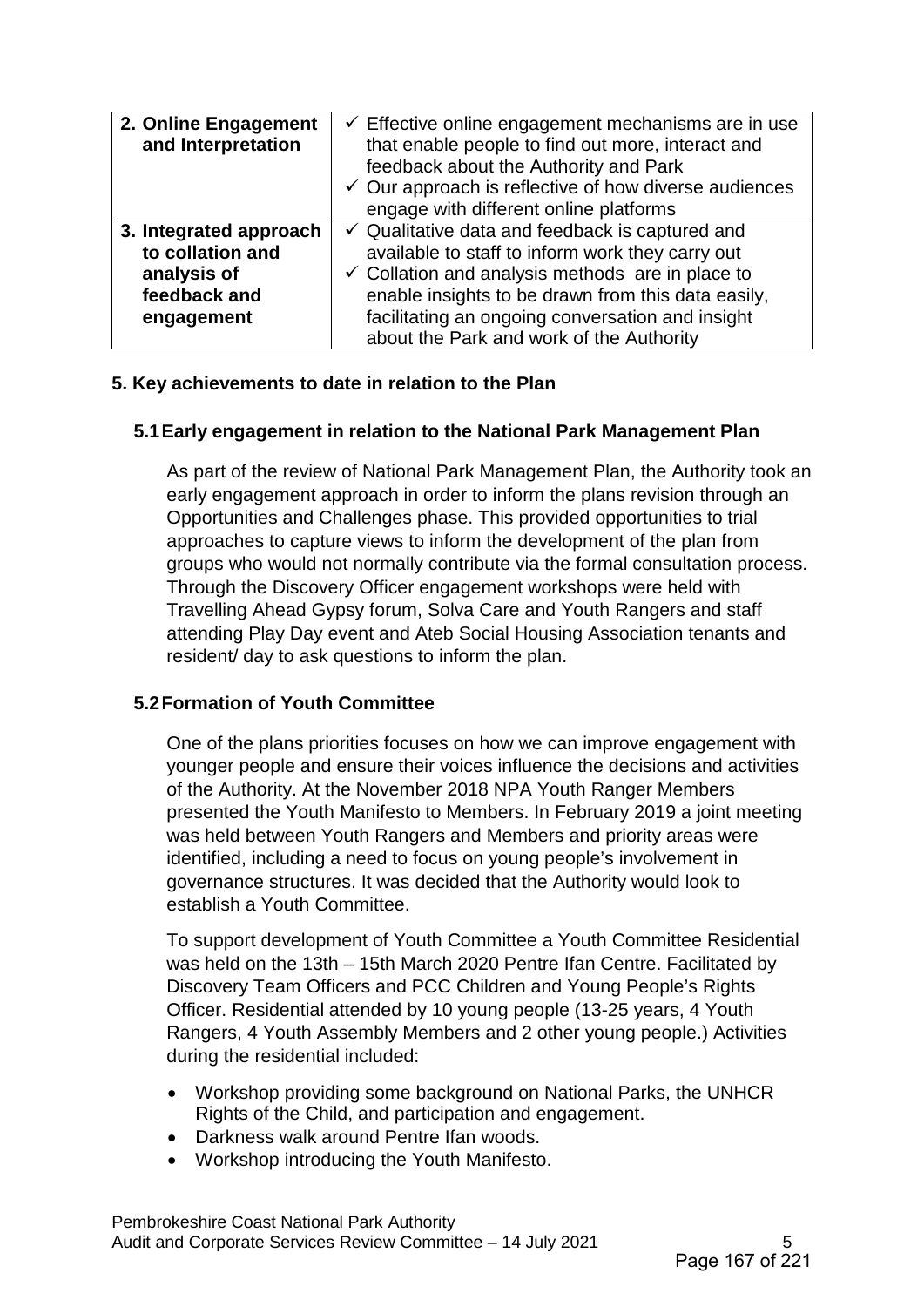- Discovery walk around Ty Canol, St Brynach's Cave and Pentre Ifan cromlech to help the young people to reflect on the special qualities of the National Park and understand the role of the Authority in providing services to achieve our purposes.
- Informal and positive discussion with Chief Executive and Vice Chair including the potential role and work of the Youth Committee, the resources and support available from the Authority, how the YC could integrate with PCNPA etc.
- Chair of PCNPA took part in a workshop with the young people examining the Youth Manifesto and identifying many further issues / detail on ones already established.
- Undertook a 'Mystery Shopper' exercise at Castell Henllys

Feedback from the Youth Committee about the residential weekend was extremely positive.

As a result of Covid 19 meetings of the Youth Committee moved online during 2020/21, with one meeting held in person when restrictions allowed at Picton field. Member representative attended Youth Committee meetings during 2020/21 and Youth Committee meeting minutes shared with all Members with opportunity for them to comment on them through NPA.

A Youth Committee Member application for £1000 to Pembrokeshire Youth Bank on behalf of the Committee was approved. The youth bank panel liked how the application linked to the criteria of low carbon Wales, community and mental health and wellbeing, and is also a good example of a youth led project.

Committee Members have produced a video linked to UNICEF 'Rights of the Child' project looking at the impact of climate change on young people.

Discovery Officer with engagement development responsibilities compiled a SWOT (Strengths, Weaknesses, Opportunities, Threats) analysis by contacting members individually and collating views on the work carried out over the past year. They are also working with the Committee on a recruitment drive to engage new members to join the Committee. This is important in terms of helping ensure the sustainability of the Committee going forwards. Although digital engagement has helped the Committee to continue to operate during COVID 19, face to face engagement as restrictions ease may help address potential issues around online engagement fatigue.

#### **5.3Volunteer Forum**

Volunteers are an important Authority stakeholder as both service users and contributors to delivering activities that support the Park and the Authority's well-being Objectives. In 2019/20 a volunteer forum was set up, those involved represent a diverse range of volunteering opportunities and projects, including voluntary wardens, Pathways, Events and Activities Leaders, Walkability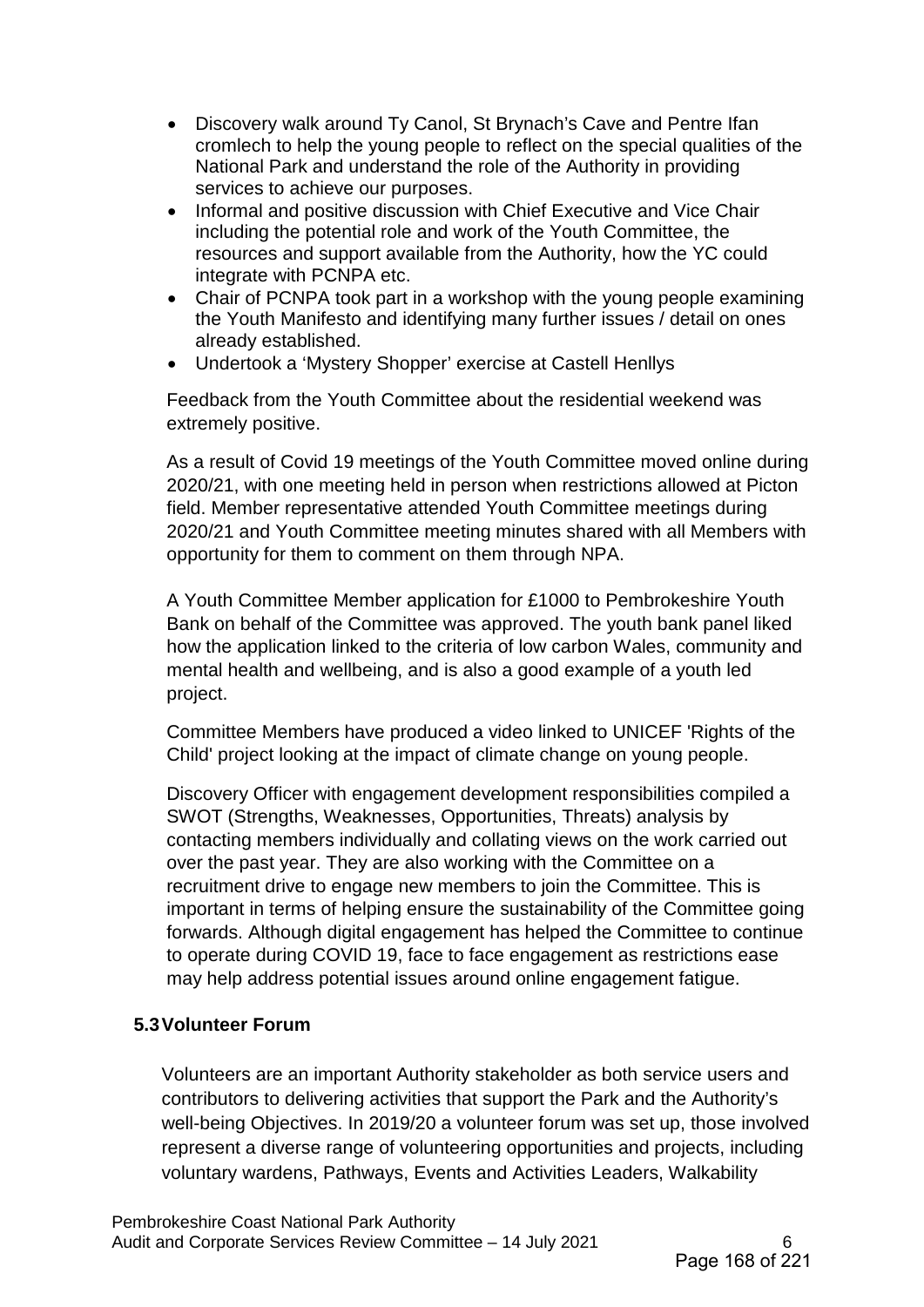support. The forum aims to shape direction of and our volunteer offer and provide opportunity for volunteers to influence our plans and policies.

Despite COVID 19 and its wider impact on restricting some PCNPA volunteering opportunities during the year, volunteer forum meetings continued to be held in 2020/21 as virtual meetings. Members of the volunteer forum took part in activity to review volunteer action plan in 2020/21. An Authority Member representative attends meetings.

A Strategic Review of Volunteering is now underway. This is as a commissioned piece of work for the Authority, and one of its key objectives is to engage with volunteers to gain a better understanding of how they view their involvement with PCNPA.

### **5.4Trialling new approaches to evaluation**

As part of the Pathways supported volunteering and outdoor engagement project a communities of enquiry approach has been used as part of the projects evaluation. Community of enquiry is a workshop-style session that offers space for a group of people to collaboratively explore ideas with sessions often using different sorts of prompts to get participants thinking. For example one of the Pathways evaluation events included pictorial engagement approach where participants took a picture that represents their experience with Pathways with a quote. This approach offered an accessible way to engage with Pathways participants. A transcript was provided from the community of enquiry approach.

#### **5.5Experiences for All**

Although this project is not yet completed, the funding of this project via Welsh Government additional funding offers a good example of when it is beneficial for the Authority to take a more targeted approach to engagement. For example when looking to engage with groups who may have specific needs or who may be underrepresented within formal engagement activities. The Experiences for All project is engaging with Park users, the wider community and stakeholders to identify opportunities to improve access to Pembrokeshire Coast National Park for under-represented groups.

## **5.6 Social Media Engagement – COVID 19**

Communicating out of COVID 19 activities have helped the Authority reach wider audiences. The 'Nature's Recovery' films were viewed nearly 500k times and engaged with over 600k people across our social channels in the first weekend of airing, connecting with audiences around the world. Worked with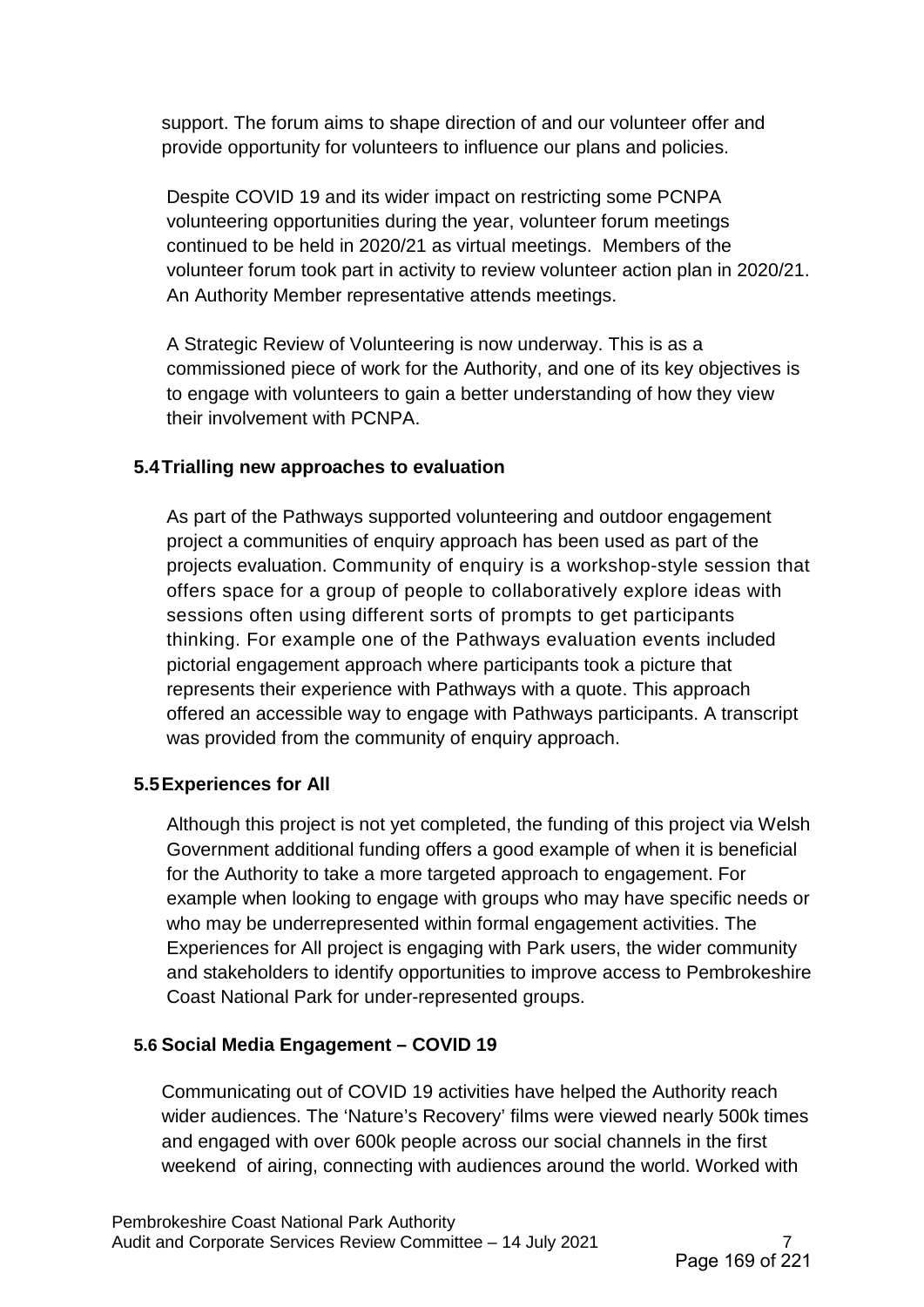influencer Steffan Rhodri, best known for his role as Dave Coaches on the hit BBC comedy series Gavin and Stacey to engage with non traditional audience following months of issues surrounding anti-social behaviour. Using PCNPA social media channels, a special message from Steffan was recorded and issued, encouraging people to use designated campsites when visiting the National Park and to respect the area. The video reached over half a million people (650k) and generated over a quarter of a million views over the first four days of being posted, and provided an excellent example of the benefits of using influencers to engage with public sector messaging at minimal cost.

The specially commissioned 'Tread Lightly' poem filmed with actor Charles Dale launched over Whitsun and has proved incredibly popular with visitors, the tourism trade and local communities, generating a reach of over 1.3million in just two weeks, with 280,000 views and over 2,100 shares. Work also continues with partners to promote responsible visitor behaviour.

Other teams across the Authority also increased their online social media based engagement in 2020/22, including

- Rangers team producing a range of videos relating to biodiversity/ engaging with nature and also respecting the Park
- PODs promoting outdoor learning materials across social media platforms particularly when families where having to home school children during lock down
- OYP hosting a digital Dragon Parade across its social media platforms, with submissions from the public

#### **5.6 Shared Learning and facilitating conversations between departments.**

One of the strengths of the plan and group has been the opportunity for staff from across teams to come together to talk about engagement. This means that staff with different skills ranging from policy, direct engagement skills, community engagement skills, communications skills, data analysis skills are able to discuss issues and learn from each other and also find out about what different teams within the Authority are doing.

One example of this is the group looking to gain understanding and learning from the growth of digital engagement activities that occurred in 2020/21 as a result of a need to adapt services due to the impact of COVID 19. A shared learning report from the group has been created to capture this learning, see Appendix 1.

#### **6. Audit Wales Proposal for Improvement – Self Assessment**

Audit Wales included a self-assessment for the Authority's to use to identify the strengths and weaknesses of its current approach to involvement in its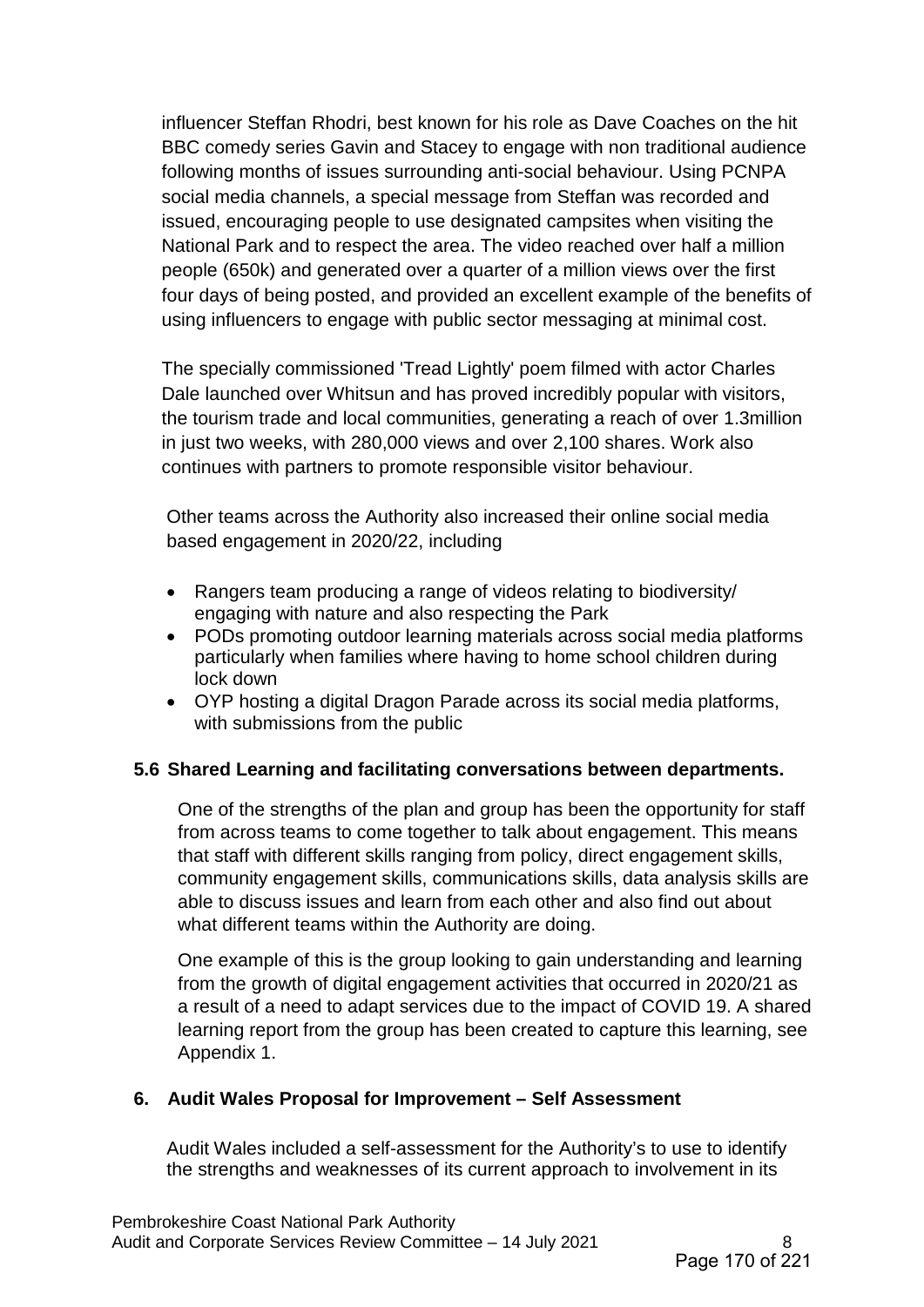[review of involvement report](https://www.pembrokeshirecoast.wales/wp-content/uploads/2020/05/07_20-Review-of-Involvement.pdf) on PCNPA. Audit Wales expected the Authority to use this tool to evaluate its current performance and to identify how it can improve its work.

Engagement Action Plan Members assessed each Statement within the selfassessment against the following:

| We do this well | We do this well  | We are not good   What practical |                      |
|-----------------|------------------|----------------------------------|----------------------|
| on every        | some of the time | at this and need                 | action could we take |
| occasion and    | but there are    | to improve our                   | to improve our       |
| do not need to  | opportunities to | approach                         | approach in this     |
| improve our     | improve our      |                                  | area for the future? |
| approach at all | approach         |                                  |                      |

Across the 23 statements nobody felt that: we do this well on every occasion and do not need to improve our approach at all. This suggests that members of the group felt that there are areas and opportunities for improvement across all the statement areas within the self-assessment.

From this exercise members of the group were asked to draw out what they felt were the three priority areas for improvement for the Authority. From the responses from group members, five potential priority improvement areas were identified.

- 1. **Corporate and Team level (where appropriate) Stakeholder Engagement Analysis, which is then reviewed annually.** This approach could engage with team leaders and individual teams and it was felt could be more productive than training. It would need to have officer time allocated to it in order for it to be effective. Later discussions highlighted that terminology stakeholder analysis may not be that accessible to staff with suggestion of engagement audit – who we work/ engage with and why as an alternative.
- 2. **Plan annually and take a co-ordinated approach across the Authority for joint consultation and analysis.** One idea noted to support cross team involvement was to develop an activity such as a simple questionnaire/game which could be delivered by staff 'on the ground' where the questions are regularly/ annually updated.
- 3. **Develop a standardised approach to evaluation that can be used across Authority teams**. This could be in the form of an evaluation toolkit/template they can complete. Alongside this it was noted that it would be beneficial to develop a process for findings from these evaluations to be circulated, shared and discussed across and between departments. However it was noted that a 'one size fits all' approach to evaluation might not yield the best results due to the different nature of projects.
- 4. **Engagement Training for Staff and Members.** In particular to ensure a common understanding of the principles of engagement. Engagement training should form part of Authority, Member and team training plans. However there was some concern that training if done in isolation might not get the best results, so stakeholder analysis activities may be a way to engage and develop staff and Member understanding in this area.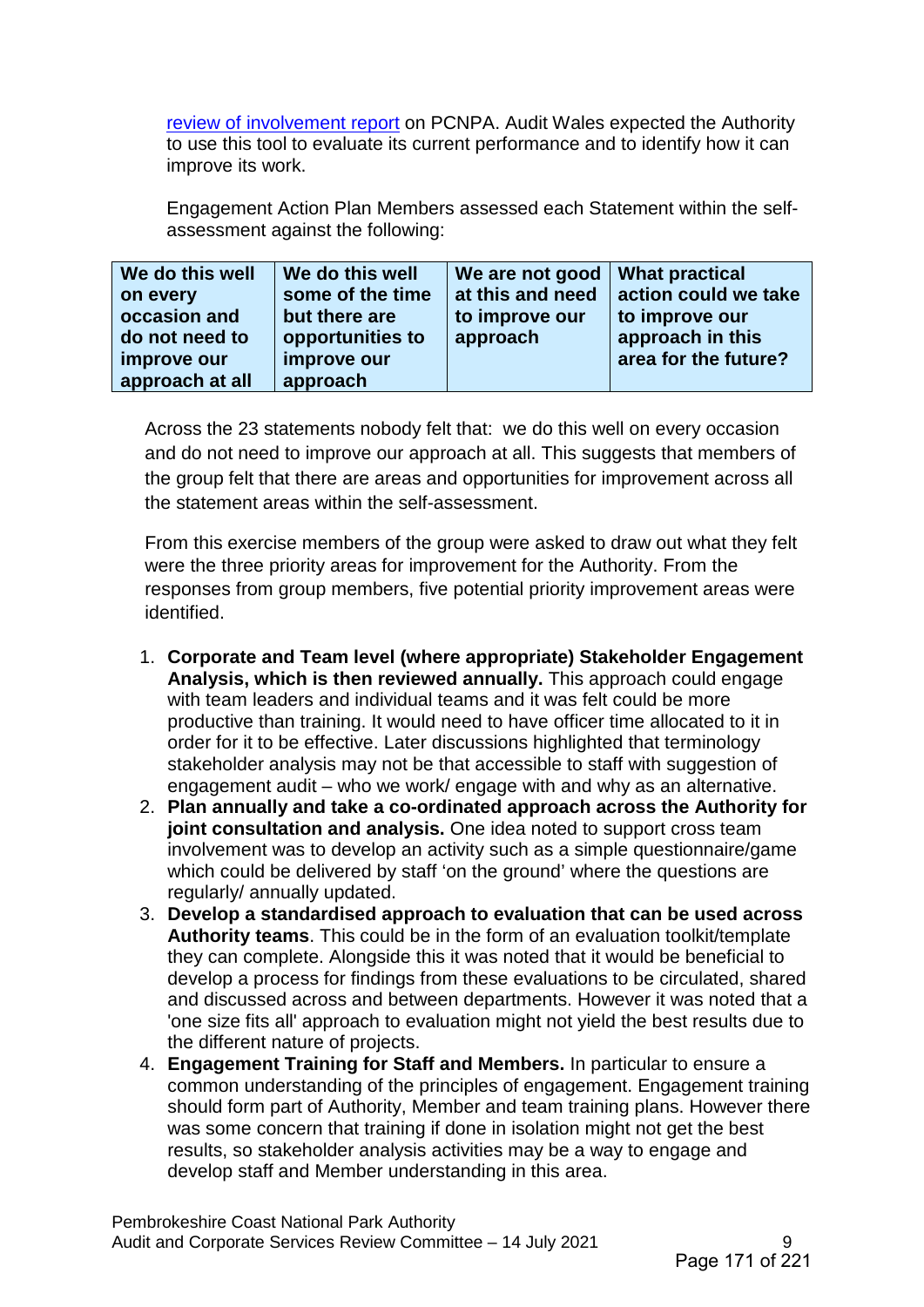5. **Leadership Team to consider resource, budget and officer time implications to enable effective engagement to take place across relevant areas***.* Including considering if there is a need for a corporate engagement budget that teams across the Authority can utilise or engagement costs factored into budgets for individual teams where this isn't currently the case. There was a feeling that the Engagement Action Plan and group should continue to identify and drive areas for improvement but it was important it linked in and sought support from Leadership Team when needed to progress areas. Further consideration is needed on how to manage effectively capacity within and across teams in terms of involvement, and to clarify the strategic role of the Discovery officer with specific engagement development responsibilities.

From this discussion some quick win activities were identified and these have been fed back into the engagement action plan:

- Create Engagement audit framework: who we work/engage with and why – that can be used by team leaders to carry out stakeholder analysis with their team
- Create Mapping Document to support annual approach and cross coordination between teams
- Mechanism to signpost to completed evaluations and other consultation information and documents
- Increase staff awareness through items in staff newsletter and attend team leader meeting
- Report for Leadership Team and Members, highlighting achievements to data, self assessment process and capture their views on engagement and involvement priorities.

## **7. Conclusion**

Staff within the Authority recognise the importance of involving and engaging with people to support effective decisions making and delivery of the Authority's Well-being Objectives and Park purposes. The engagement action plan and group has helped cross team engagement and significant progress on the core priority areas in the plan. However the group recognises that the Authority is on a journey in terms of its involvement approach and this is why the action plan is a living and learning document. To help progress the Authority on its journey it would welcome any comments from Members on the contents of this document and the longer term aims in the engagement action plan. This is in order to ensure there is a shared vision and commitment to delivery on engagement and involvement priorities going forward across the Authority. This includes ensuring appropriate resources are in place or specific projects developed where needed.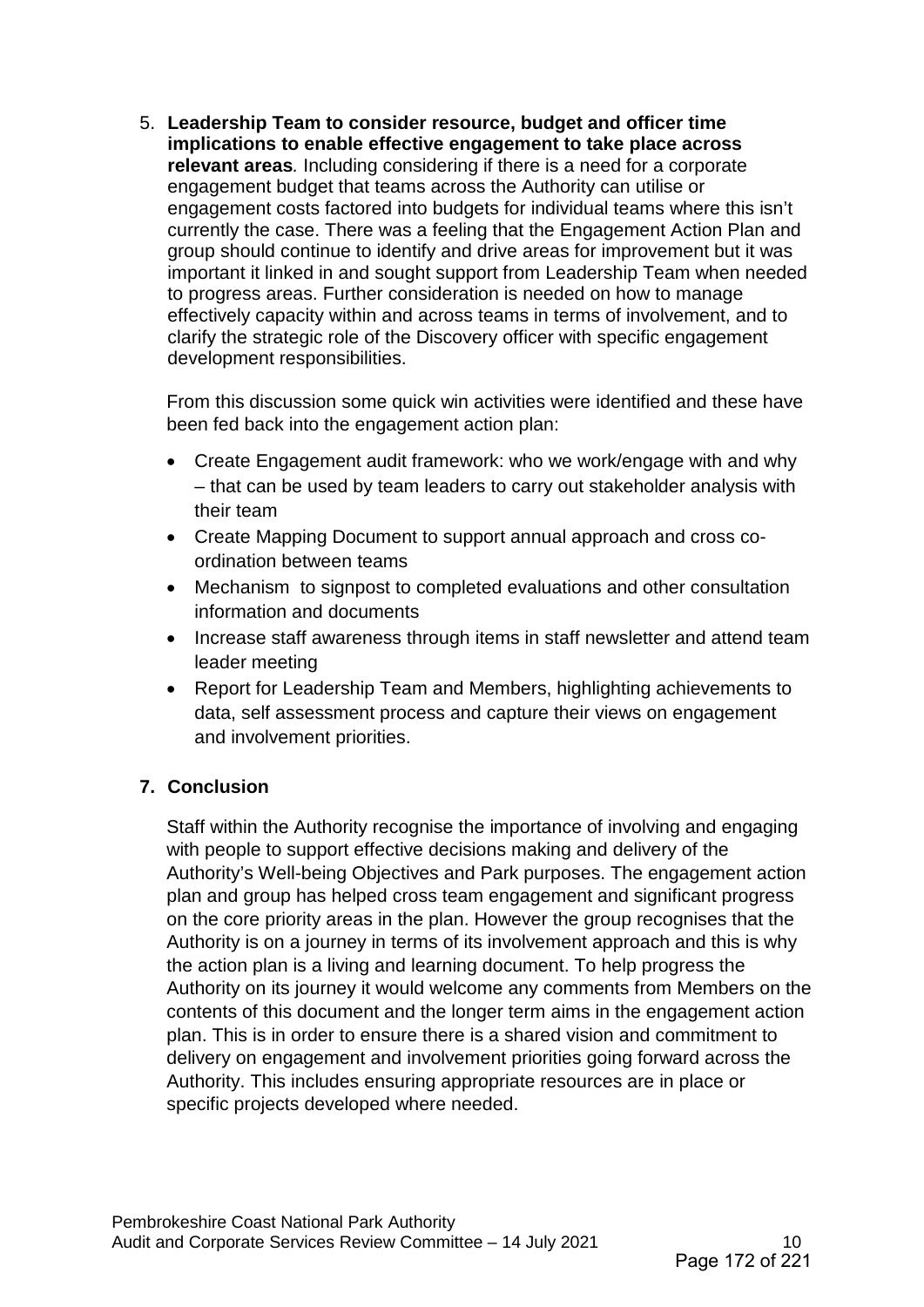## **Appendix 1**

## **PCNPA Engagement Action Plan Group: Shared Learning Report**

### **Adapting our approach in response to COVID 19 Pandemic: Use of virtual/ digital approaches in 2020/21**

#### **1. Introduction**

During 2019/20 COVID 19 had a significant impact on how the Authority carried out its business, in particular it found that for large parts of the year it could not rely on traditional face to face engagement activities. Across the Authority different teams adapted to this new reality through utilising and embracing virtual and digital approaches. This shared learning report highlights a sample of some of the activities undertaken, a SWOT analysis and some top tips on digital/virtual engagement from staff.

Thank you to staff across the Authority who provided feedback and information to feed into this report.

## **2. Examples of virtual/ digital approaches in 2020/21**

#### **2.1 Governance Activities**

- The Authority moved to virtual committees via Lifesize in May 2020 following changes to regulations as a result of the *The Local Authorities (Coronavirus) (meetings) (Wales) Regulations 2020.* Attendance for Committee's in 2020/21 increased from 82.53% in 2019/20 to 91.08% in 2020/21.
- The Authority also moved to the live web streaming of Committees. The live streaming of Committees, has enabled staff and the public to view Committees and provides greater flexibility for people to drop in an out of a meeting, depending on the item of interest. Across 2020/21 there were 30 Committee live streams with 342 views. A breakdown of views by Committee is noted below. As would be expected DM Committees had the most views.

| <b>Committee</b>                       | <b>Views</b> |
|----------------------------------------|--------------|
| <b>DM Committee</b>                    | 227          |
| <b>NPA</b>                             | 55           |
| Audit and Corporate Services Committee | 23           |
| <b>SDF Committee</b>                   |              |
| Personnel                              |              |
| <b>Operational Review Committee</b>    |              |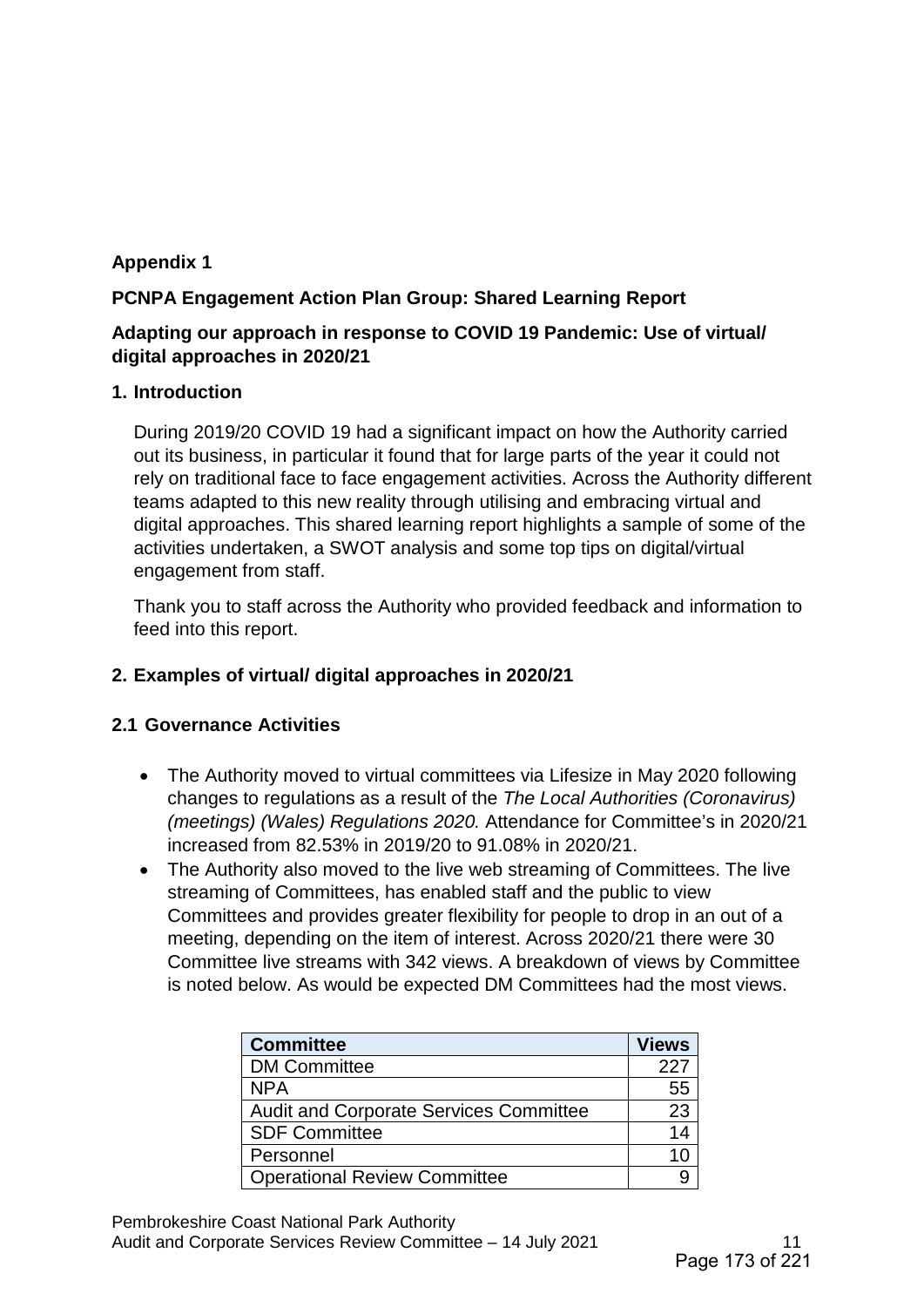| .<br>ilahudiyo |
|----------------|
|----------------|

- Provision of workshops and training for Members continued virtually, with attendance increasing from 58.33% in 2019/20 to 77.27% in 2020/21.
- Virtual site visits were also delivered to Members through the Development Management team.

### **2.2 Events and Activities**

- A range of virtual archaeology events were held during the year. Approximately 180 people attended the live session of the Authority's virtual Archaeology Day delivered in partnership with PLANED, it was delivered via YouTube/ Zoom in November 2020. Further evaluation of the event can be found in the following Committee Report: [16\\_20-Archaeology-Day-](https://www.pembrokeshirecoast.wales/wp-content/uploads/2020/12/16_20-Archaeology-Day-Evaluation.pdf)[Evaluation.pdf \(pembrokeshirecoast.wales\)](https://www.pembrokeshirecoast.wales/wp-content/uploads/2020/12/16_20-Archaeology-Day-Evaluation.pdf) . This is a good example of in depth analysis and evaluation of a virtual event. A virtual event via Lifesize was held in August 2020 to highlight the archaeological wonders of the National Park. A virtual talk via Zoom was given to the Reading and District Welsh Society on the National Park and archaeology in October 2020.
- OYP hosted an online exhibition (due to its closure in December). This was the Friends of Oriel y Parc's annual competition for schoolchildren across the St Davids Campuses. The topic of the competition was the children's response to Covid-19. It would have normally been displayed in the Tower.
- New website meant online bookings could be taken for events and for visitor slots at the Centres.
- The Ceredigion Co-ordinator for West Wales Walking for Well-being Project created a range of virtual walk challenges to support people during the year, particularly as restrictions impacted on the availability of in person supported walking opportunities. Information on the walking challenges can be found here: [Virtual Walks – West Wales Walking for Wellbeing](https://westwaleswalkingforwellbeing.org.uk/walking/virtual-walks/)
- Stitch in Time Project hosted with PLANED an online best practice event.

#### **2.3 Online Volunteer Training**

- Using virtual training opportunities has boosted the number of volunteers attending training sessions to 297, a 36.9% increase compared to 2019/20. A wide variety of training sessions have been provided to volunteers virtually including Archaeology, Climate Change, INNS, Pembrokeshire Coast National Trail, Sea Birds, Searching for Scabious - Bee ID workshop with Bugslife, Butterfley Training, Wildlife recording, 'Geology' rocks session, Welsh in the Landscape and Wildflower and Pollinator course.
- Virtual training has helped the Authority recruit and train volunteers to monitor scheduled monuments. Virtual training events via Lifesize took place in June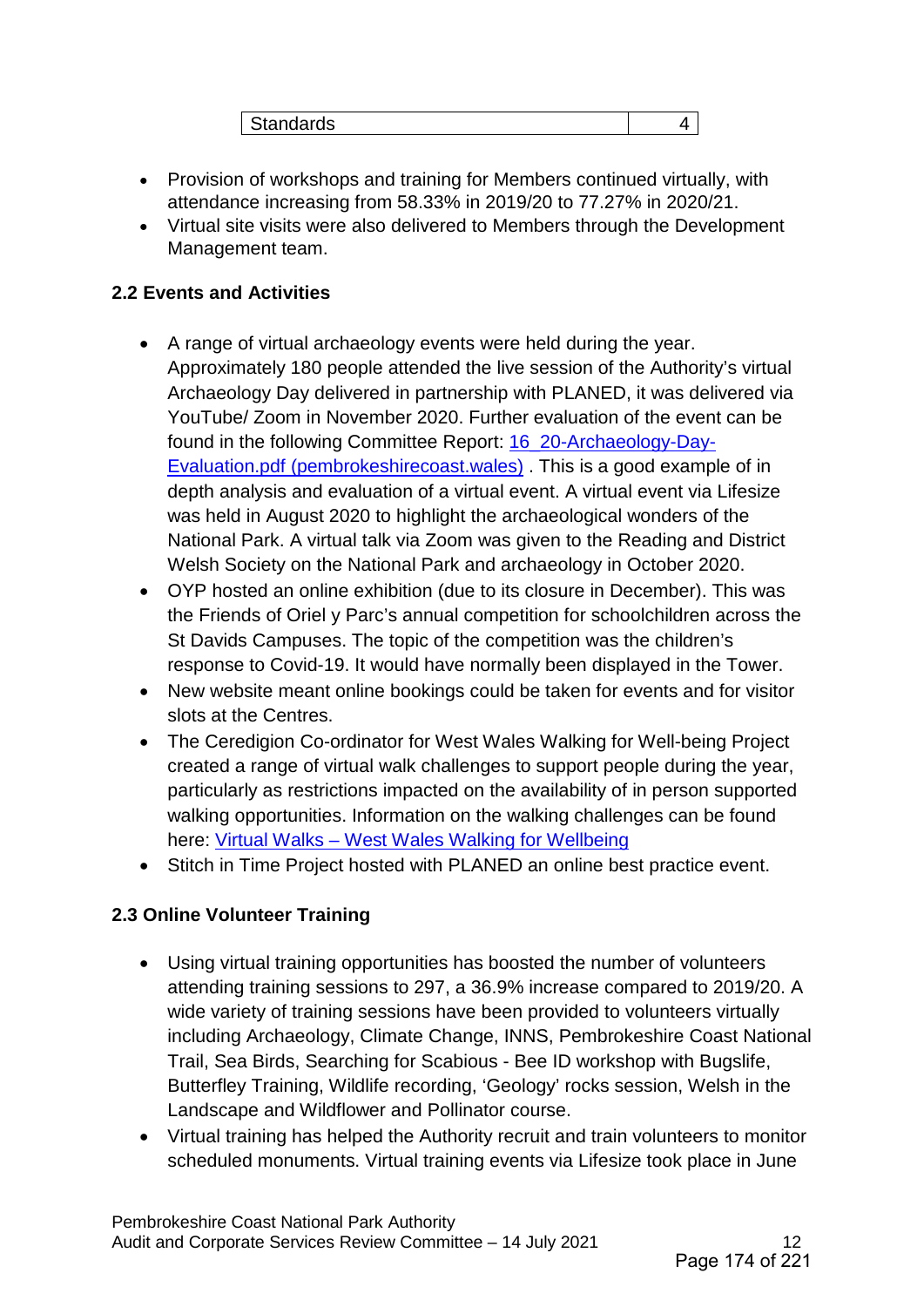and July 2020 to recruit volunteers to monitor scheduled monuments. Through the sessions 16 heritage volunteers were recruited to monitor all publicly accessibly scheduled monuments in the national park or approx. 50% of all scheduled monuments in the national park. Some of these volunteers received follow-on training out at sites, while others did not require this extra training. By the end of 2020, 70 scheduled monuments had received a visit from volunteers. The volunteers are submitting data using the ArcGIS Survey123 system.

• Virtual walk leader training has been delivered to volunteer walk leaders, leisure centre staff and participants from Flying Start Centre, Cruse Bereavement and Community Choice.

#### **2.3 Social Media Engagement**

- Communicating out of COVID 19 activities have helped Authority reach wider audiences. The 'Nature's Recovery' films were viewed nearly 500k times and engaged with over 600k people across our social channels in the first weekend of airing, connecting with audiences around the world. Work was carried out with influencer Steffan Rhodri, best known for his role as Dave Coaches on the hit BBC comedy series Gavin and Stacey to engage with non traditional audience following months of issues surrounding anti-social behaviour. Using PCNPA social media channels, a special message from Steffan was recorded and issued, encouraging people to use designated campsites when visiting the National Park and to respect the area. The video reached over half a million people (650k) and generated over a quarter of a million views over the first four days of being posted, and provided an excellent example of the benefits of using influencers to engage with public sector messaging at minimal cost. The specially commissioned 'Tread Lightly' poem filmed with actor Charles Dale launched over Whitsun and has proved incredibly popular with visitors, the tourism trade and local communities, generating a reach of over 1.3million in just two weeks, with 280,000 views and over 2,100 shares. Work also continues with partners to promote responsible visitor behaviour.
- Rangers team produced a range of videos relating to biodiversity/ engaging with nature and also respecting the Park. These films were a particularly beneficial way for rangers to continue to engage with people during lockdown periods.
- PODs promoting outdoor learning materials across social media platforms particularly when families where having to home school children during lock down
- Due to the impact of COVID 19 Oriel y Parc was forced to cancel the 2020 Really Wild Food and Countryside Festival on Saturday 30<sup>th</sup> May. In response it held a Virtual Really Wild Food & Countryside Festival in May. Throughout May it used social media to showcase the small businesses, charities,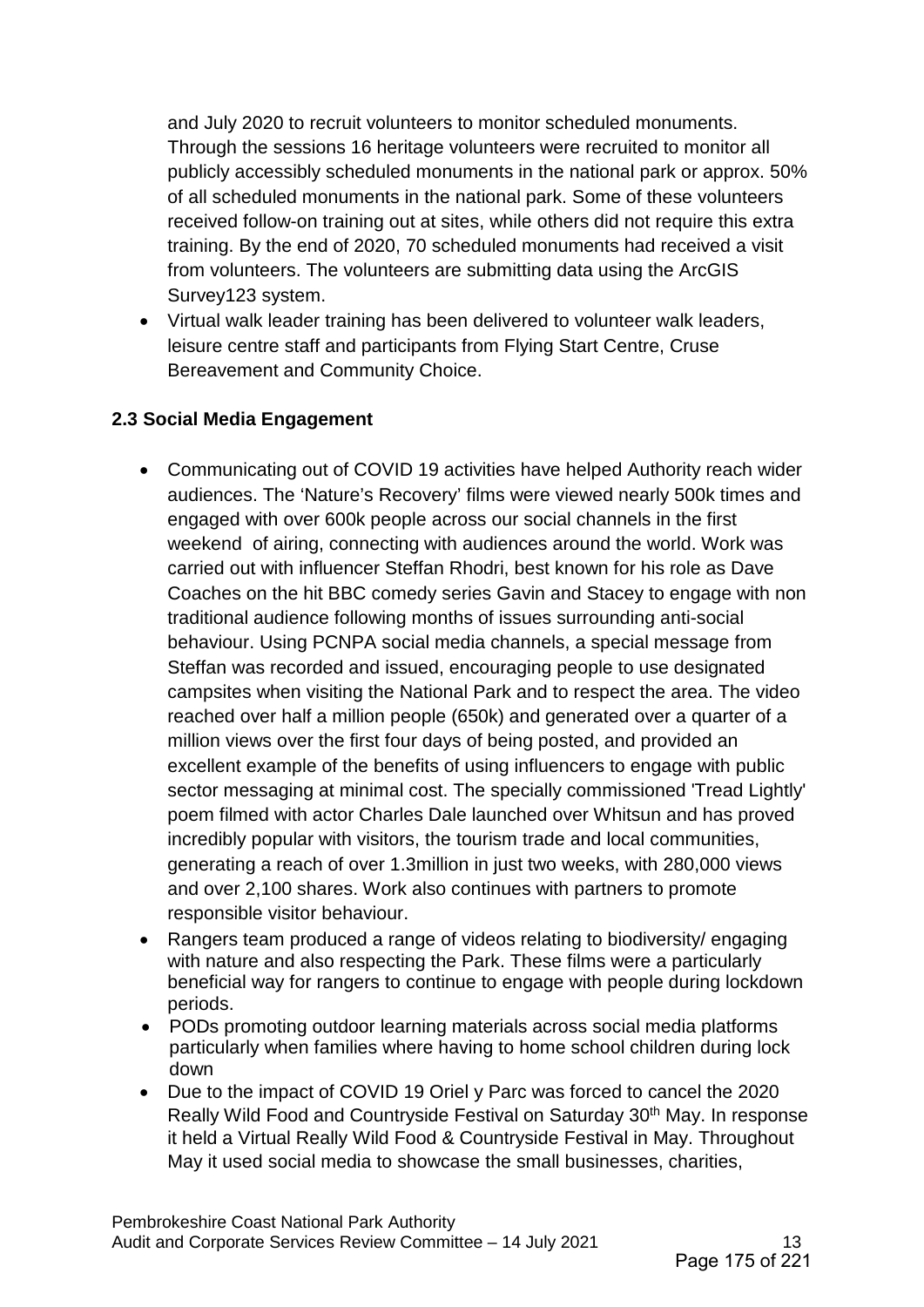organisations and artists who would have been at the Festival, through posting a little about each one on its Facebook pages.

- OYP hosted a virtual St Davids Day Dragon Parade event held across Facebook, Twitter and Instagram where people took part by sending in their creations of dragons via social media or email. There were 3 local school classes (Redhill Prep, Ysgol Glannau Gwaun and Ysgol Penryhn Dewi) as well as lots of submissions from St Davids Care in the Community and over 25 individuals who posted their artwork all of varying ages and abilities.
- Use of facebook to engage people with heritage watch scheme

## **2.4 Forums and groups**

- Through working with young people on-line the Youth Committee was able to be set up during the 1<sup>st</sup> lockdown period, with virtual youth committee meetings being held over the year. Early engagement was positive including motivating some young people struggling with aspects of the pandemic and its impact on them. However potentially the lack of in person contact did have an impact on engagement with young people via the committee by the end of the year. This highlights the flexibility that online tools provide when in person meetings can't be held, but that in person contact particularly for younger people or certain stakeholder groups continues to be important. Basecamp is also being used by the Youth Committee.
- The Volunteer Forum moved to online facilitated sessions and online keeping in touch sessions have also been held.
- Youth Rangers have had some online meetings, however virtual activities are more challenging for this group, with outdoor engagement being pivotal part of working with this group.

# **2.5 Education – Virtual Sessions**

- Castell Henllys developed and delivered 2 virtual sessions for schools.
- During January 2021, PCNPA produced Welsh and English short videos to teach pupils at Ysgol Gelli Aur about archaeology, the National Park and Neolithic Burial Chambers. As part of this production, the pupils were also given tasks to compliment their learning including researching and recreating burial chambers located in the National Park area and producing creative works alongside this. A second video was produced during February for Ysgol Gelli Aur. This focussed on the age of metals and included a quiz. The video hopes to get pupils interested in national park sites from this period. The video was delivered in Welsh and English. Originally, Ysgol Gelli Aur were due to receive a blend of virtual and physical sessions in line with COVID-19 restrictions, however only virtual was possible.
- Pembrokeshire Outdoor Schools has been delivering webinar INSET training sessions for teachers, the virtual nature of these event provides flexibility in timing and have attracted high level of attendance from teachers. The PODS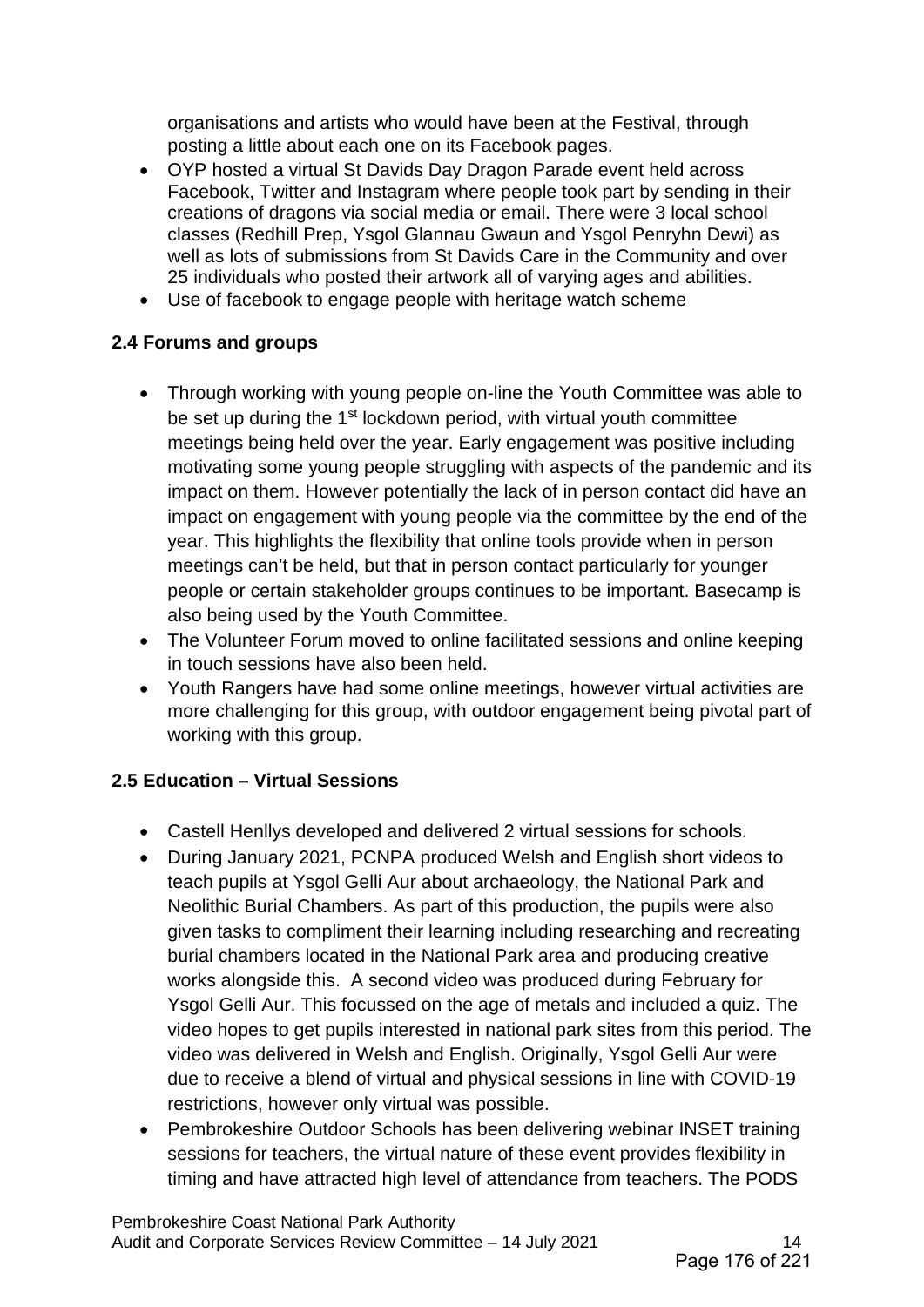co-ordinator have also worked with the Discovery Tram student placement to produce and enhance the online content on the PODS website.

### **2.7 Stakeholder and Partner Engagement**

- A series of 4 online workshops with West Wales Nature Based Health Service engaging with the sector were held across 8 weeks. West Wales Action for Mental Health provided funding to pay for external facilitators, as didn't have online facilitation skills at the time, however they now feel they wouldn't need external facilitators as have developed the skills needed.
- Online workshop held looking at sustainable tourism in June with all Welsh National Parks and other key partners.
- Online Recreation Plan Group engagement. Virtual engagement was really good for this, and enabled more swift and regular engagement in terms of recreation issues over the summer. Previously activity with stakeholders normally limited to one annual meeting. Stakeholders included PCC, PCF, Wildlife Trust, Port Authority and RNLI. Virtual meetings were beneficial for those with limited time as people could attend for one item and then go, easier to do in virtual context than in a physical meeting.
- West Wales Nature Based Service Basecamp Group, set up to increase engagement with members of the group (group includes Public Health practitioners, NRW, those involved in delivering projects on the ground, play partnership, Swansea University). Around 50 people engaged in the group– and at least 50% estimated as regular engagers. Useful for capturing areas of work to inform next year's priorities, to engage with partners and for people to explore topics.
- Social and Green Solutions for Health Basecamp Group set up following event Authority funded with Public Health Wales in January 2020. It was felt that it would be good to have a platform to engage with those who participated. PCNPA suggested use of Base Camp should be trialled, and Public Health Wales were interested in that. Really positive information and engagement on platform. New ideas are being developed via the chat function e.g. exploration around new directory for independent care and support providers in Pembrokeshire.
- A joint Heritage Watch training event took place with Cadw, Historic England, three of the four Welsh Police Forces, Cheshire Police, the three Welsh National Parks, NRW and the Four Welsh Archaeological Trusts. The training focussed on heritage crime and included over 50 people attended from all over Wales and beyond. In addition, the event was highlighted on the Facebook page and was well received by followers of the page with hundreds of views. A follow on meeting took place in September to discuss setting up Heritage Watch schemes in other parts of Wales.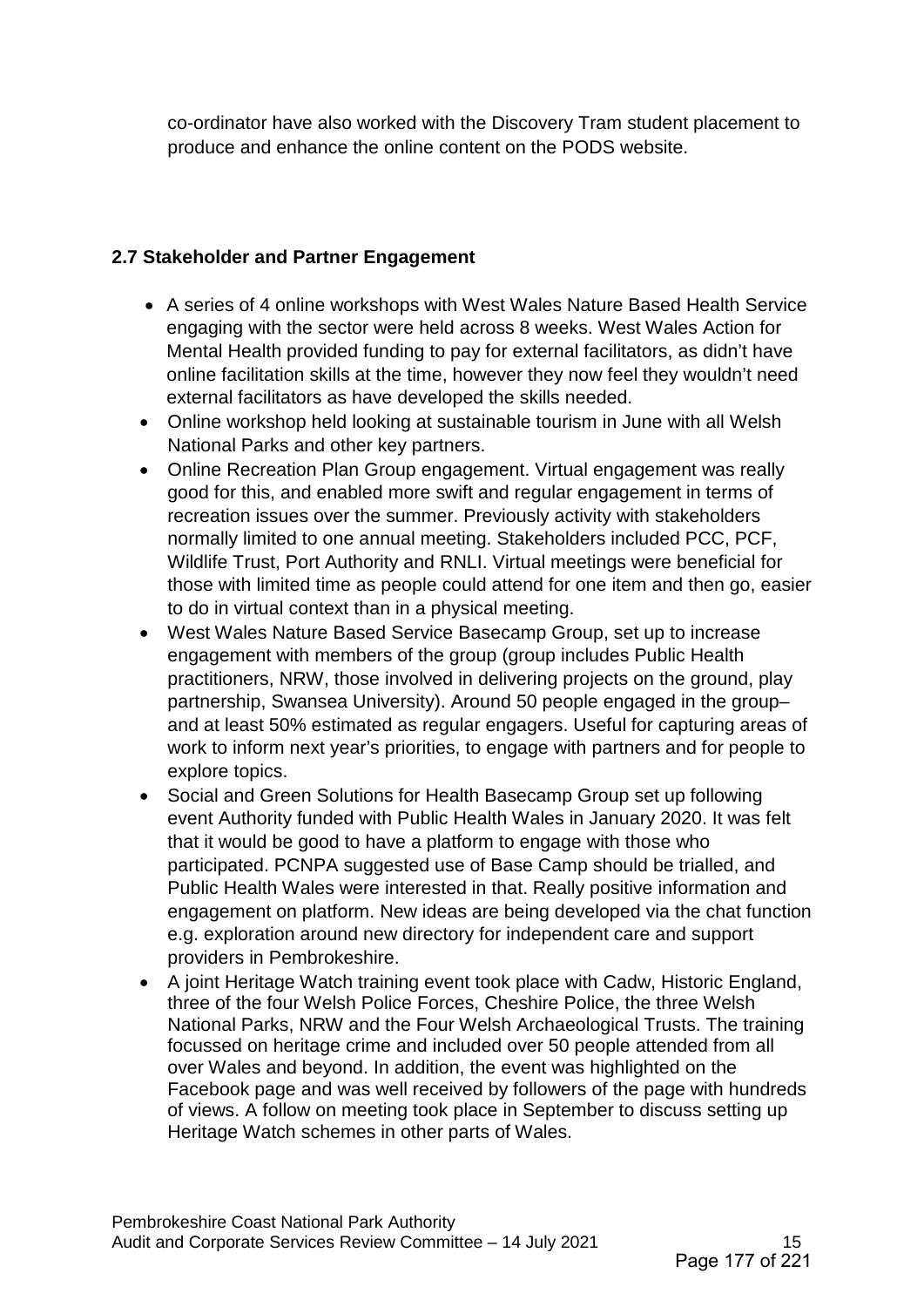- A joint survey, article and presentation on the impact of COVID-19 on the archaeological sector was written utilising google forms and holding meetings over Zoom.
- Stitch in Time Project officer presented the Stitch in Time project to the Wales Biodiversity Partnership online conference 'resilience in ecological networks' and received between 70 and 80 live views of the presentation from individuals and organisations across Wales.
- Staff across the Authority have been able to continue working with partners and stakeholders throughout the year through use of virtual meeting platforms.
- Successful partnership engagement, including online survey as part of the Roots to Recovery bid process, which has successfully gained £349K lottery support.

### **2.8Internal Communication**

- The 3CX Voice over Internet Protocol (VoIP) system was successfully implemented for home working staff/ staff based at Llanion.
- Staff have been utilising slack messaging system.
- Staff during 2020/21 become used to and are now comfortable with video conferencing, including arranging, facilitating and attending meetings.
- From late January, Wardens were given access to Lifesize Video Calling via a mobile app, with a dedicated VC Room, in order to support communication and remote contact. Helping supporting well-being, for staff previously without the facilities provided to Office based employees.
- An online employee survey was carried out.
- A staff meeting was held over zoom. This platform was chosen to help facilitate a quiz to help bring some fun and interaction to the meeting.
- Internal staff newsletter, circulated monthly, with submissions from teams across the Authority has helped raise awareness of key activities, news and health and well-being tips to staff.

# **3 SWOT Analysis**

## **3.1 Strengths – Virtual and Digital Approaches**

- Governance: One of the strengths of virtual committees and training is that Members who have a busy schedule are better able to attend more than one meeting in a day as there is no traveling involved, providing them with greater flexibility. It also helps reduce carbon emissions from travel.
- Events: Virtual events can draw in wider audiences than physical events, geographically and for those who may face other barriers to attending a physical event. Opportunities to upload videos of the event afterwards means people can access them after the event, if they couldn't attend the event at its scheduled time.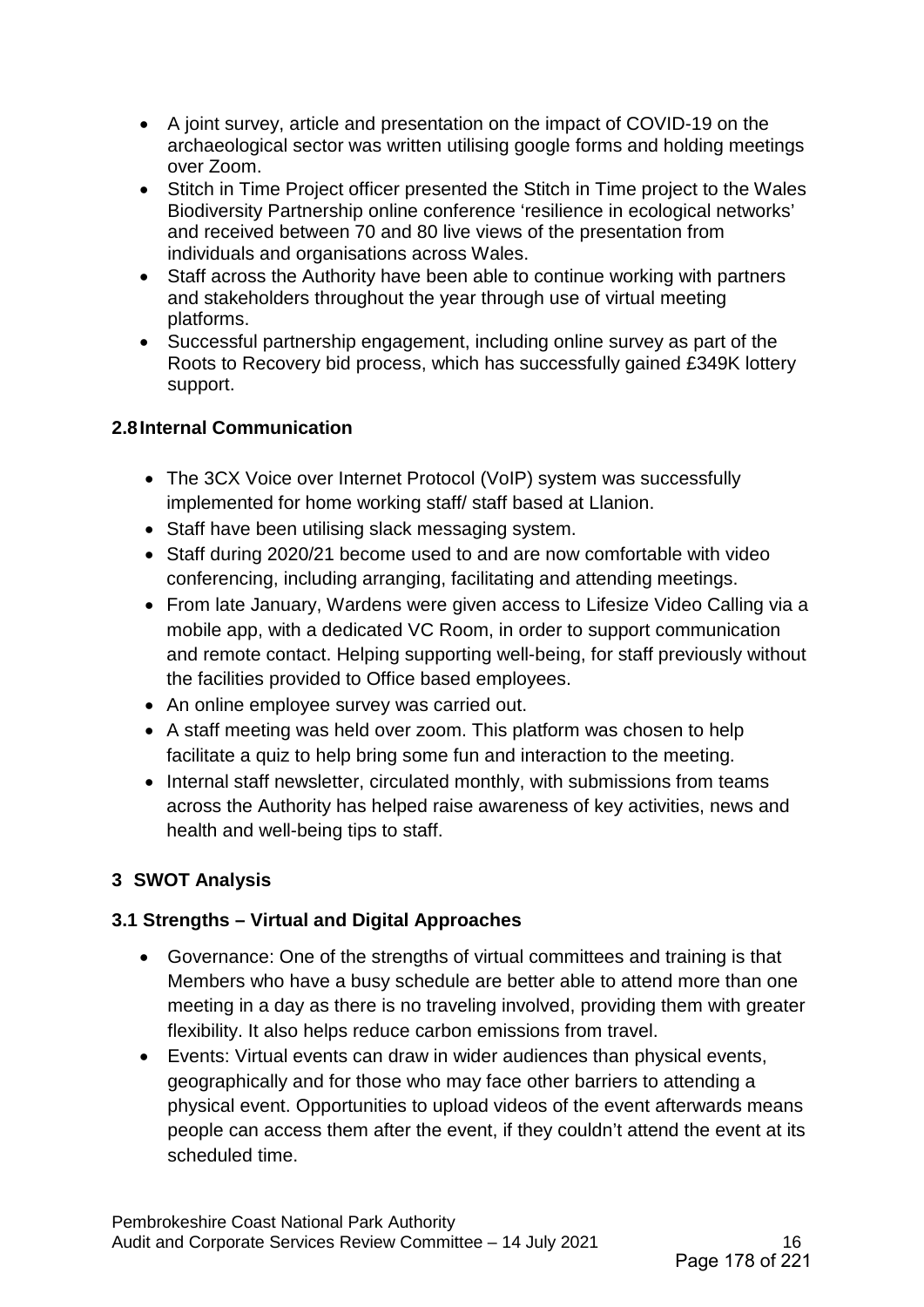- Stakeholder Engagement: Online workshops and meetings cut down travel time, or people can dip in and out of items and this can be particularly useful for pan Wales or stakeholder events.
- Stakeholder Engagement Basecamp Platform: Really useful for sharing information, making connections between stakeholders and exploring topics and feasibility of proposals. Has been a useful tool in terms of encouraging opportunities for engagement with health sector. Provides opportunities for people to connect with people they wouldn't normally be able to. In particular those working in NHS, who are short of time or have restrictions re meetings etc. so gives them an opportunity to access and join chats when they can and for others to engage with them.
- Events/ Community, Service User and Stakeholder Engagement: Virtual events and engagement limits the need to travel and breaks down geographical boundaries. Makes engaging more accessible to underrepresented groups and those with disabilities who may face barriers in terms of some physical engagement opportunities. Can increase efficiency. Saves money that would normally be used on travel and other expenses attending meetings etc. Can lead to greater flexibility.
- Online Training: Virtual training as proven very effective in terms of providing training opportunities to volunteers and teachers.
- Operational: Staff now technically competent and familiar with a range of platforms and happy to try new approaches.

## **3.2 Weaknesses – Virtual and Digital Approaches**

- Governance: One of the challenges is the difficulties some people have in connecting – mostly due to poor broadband connection, but sometimes also due to the device being used.
- Governance: Consideration is needed in terms of public engagement and impact on those who do not have access to a computer. Although Lifesize does have the option to join by phone, the Freephone number is heavily oversubscribed and the alternative number is costly.
- Service User, Community and Stakeholder Engagement: Too much online engagement can make people become jaded in terms of these forms of engagement, so as the year progressed people started to get virtual engagement fatigue. The fact that meetings/events can be setup quicker means there is a risk of overload or fatigue for those involved.
- Service User Engagement: This method isn't always the best method for engaging with some service user groups, for example the Youth Rangers. Outdoor engagement for some service user groups remains the most accessible and effective form of engagement for them, and has added wellbeing benefits due to it being based in the outdoors.
- Service User/ Stakeholder Engagement: Can be issue with the current platform (Lifesize) in terms of limitations with its functionality, in areas such as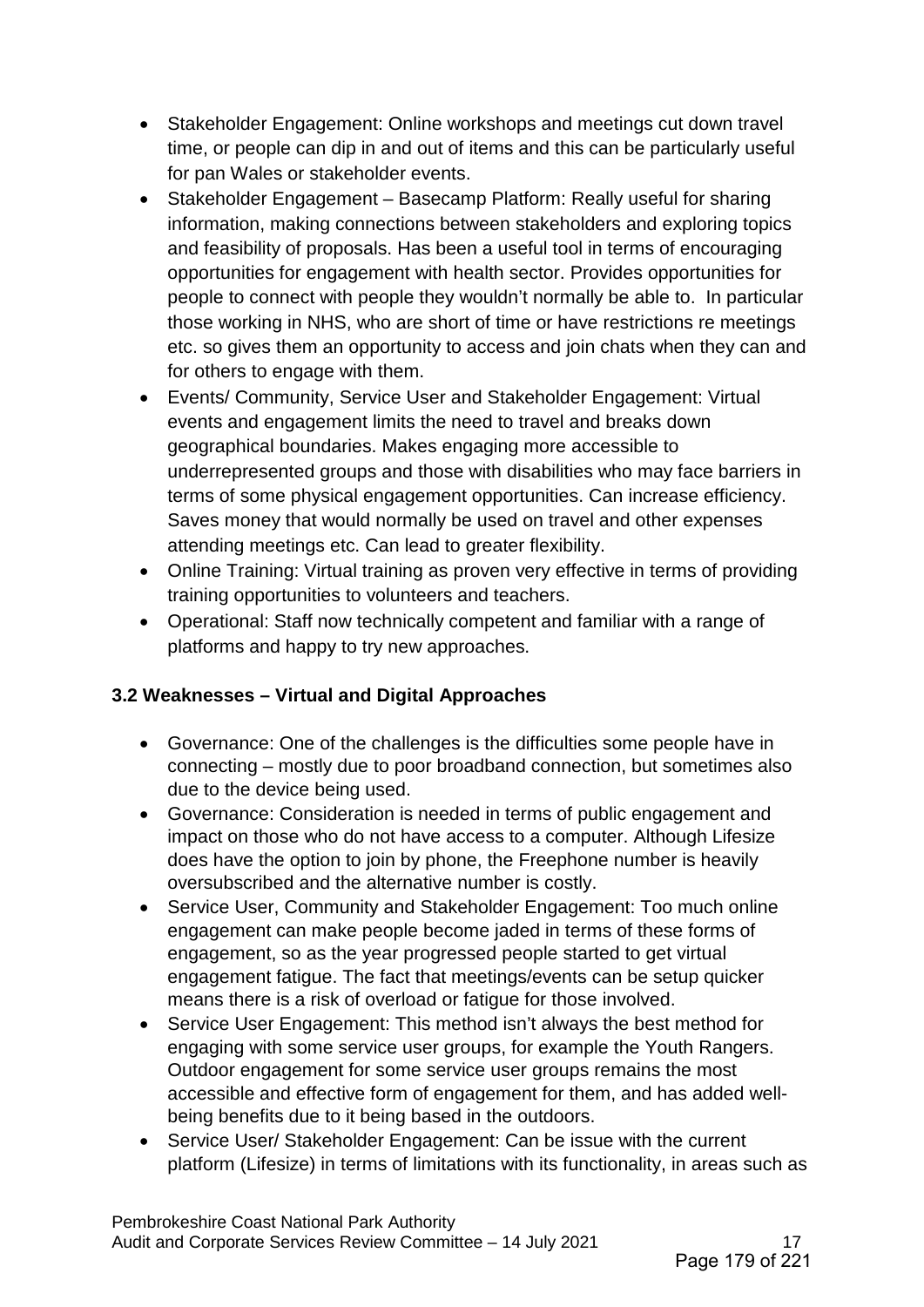break out room. Staff have found ways around this but limits ability to be able to follow best practice in meeting facilitation.

- Stakeholder Engagement: Issues around different organisations familiarity with different virtual video conferencing systems/ platforms can make it difficult when they need to log in or access a new platform.
- Stakeholder Engagement: Virtual meetings don't always foster the same relationship building as face to face networking. Sometimes people have camera turned off for a variety of reasons this can make it hard to have full engagement with meeting, particularly if it is workshop focused.
- Stakeholder Engagement Basecamp Platform: Very Corporate Platform, set up for corporate teams delivering work to a client. So platform can be confusing when adapted for non-corporate purpose in relation to stakeholder networks.
- Events/ Community, Service User and Stakeholder Engagement: Increased usage can lead to a higher carbon footprint due to the energy source used to power the connections.
- Training: Some training still needs to be delivered in person, for example First Aid Training for volunteers.
- Social Media: Staff outside of the communications team not always aware of how to create and post content in a way that maximises engagement and interaction on social media platforms, or how to respond to changes in social media platforms (e.g. changes in algorithms, responding to new platforms and how audiences interact with the platforms.)
- Operational: Issue of demand for use of new and competing online systems and platforms from staff, while needing to balance this with a need to take account of data protection, licencing, cost, online moderation, safeguarding, effectiveness of different systems and platforms and a need for consistency and corporate approaches in some areas.
- Data Protection/ Safeguarding/ Accessibility: A range of additional data protection, safeguarding and accessibility/ reasonable adjustment considerations need to be taken into account when carrying out different sorts of online engagement with different stakeholders and service users.

Note on Lifesize: Some functionality aspects of Lifesize did improve during the year.

## **3.4 Opportunities – Virtual and Digital Approaches**

- Governance: Update Public Speaking Policy for DM Committee as a result of the move to virtual meetings.
- Governance: Consider the role of virtual committees as COVID 19 regulations relax and in face meetings are allowed.
- Events: Opportunity to run virtual events on certain topics alongside in person events in the future. Enabling a wider range of people to engage with topics about the National Park and looking after the Park.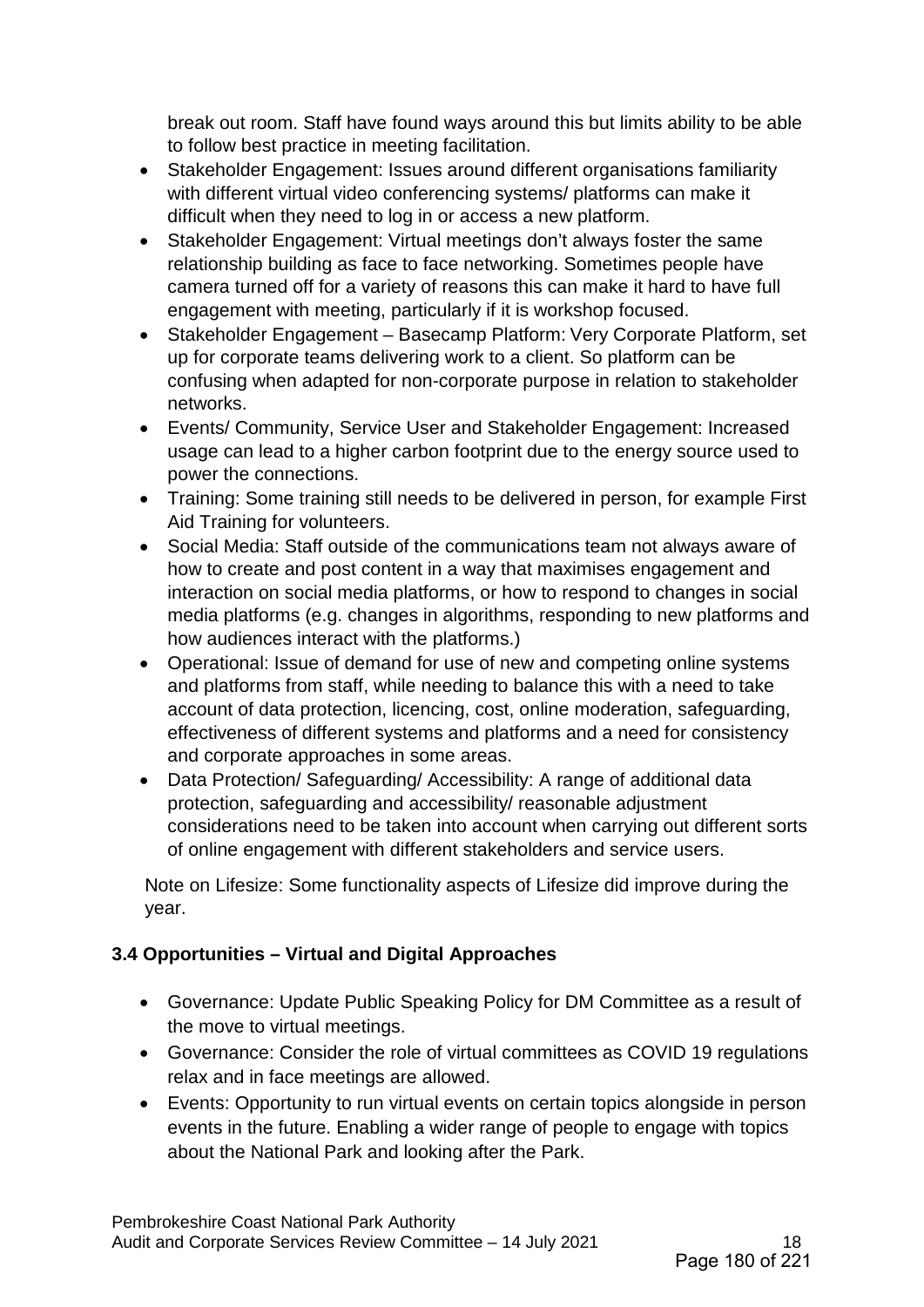- Training: Opportunity to take hybrid approach to training, providing some virtually and some in person. Opens up ability to provide more training opportunities that more people can access.
- Stakeholder and Partnership Events: Opportunity to take a hybrid approach, potentially one face to face physical meeting a year with the rest held virtually. The infrastructure, knowledge and skills developed during the pandemic has made this more viable.
- Events/ Community, Service User and Stakeholder Engagement: Virtual engagement provides the opportunity to have a positive impact on our Carbon Footprint, also it provides the ability to engage with a broader and new group of individuals. Geographical limitations reduces, meaning international engagement is possible. There is an opportunity to develop new skills. Potential to be dynamic in reacting to changing events as virtual engagement can be organised relatively quickly due to a reduction in logistics.
- Social Media: Opportunities for teams to build on growth of activity in 2020/21. Important teams engage with communications team to ensure content developed is effective, maximises reach and interactions and to address any content planning, moderation or training needs. Consider how we can incorporate behaviour change theory into Authority campaigns.
- Community, Service User and Stakeholder Engagement: Further involving staff and external stakeholders in developing our future online engagement approach and developing solutions to challenges that arise.

## **3.5 Threats – Virtual and Digital Approaches**

- Governance/ Organisational: Authority's Lifesize video conferencing contract coming to an end.
- Events/ Community, Service User and Stakeholder Engagement: Virtual engagement can lead to digital fatigue and burnout. Large scale events may require more time than when undertaken as a physical event. Increase in carbon footprint due to the energy source used to power the connections.
- Events/ Community, Service User and Stakeholder Engagement: Some people may be excluded from participating in digital engagement activities due to digital inclusion and accessibility issues.
- Social Media: Risks associated with wasting time through creating content that people don't respond to/ engage with. Importance of teams engaging with communications team when looking to develop social media content in order to identify how to make sure content can maximise reach and interactions.
- Community, Service User and Stakeholder Engagement: Poor bandwidth/ connection issues for some stakeholders/ service users. Some platforms present more tech issues than others or are limited in their flexibility around opportunities for people to participate in meetings and this can lead to disengagement.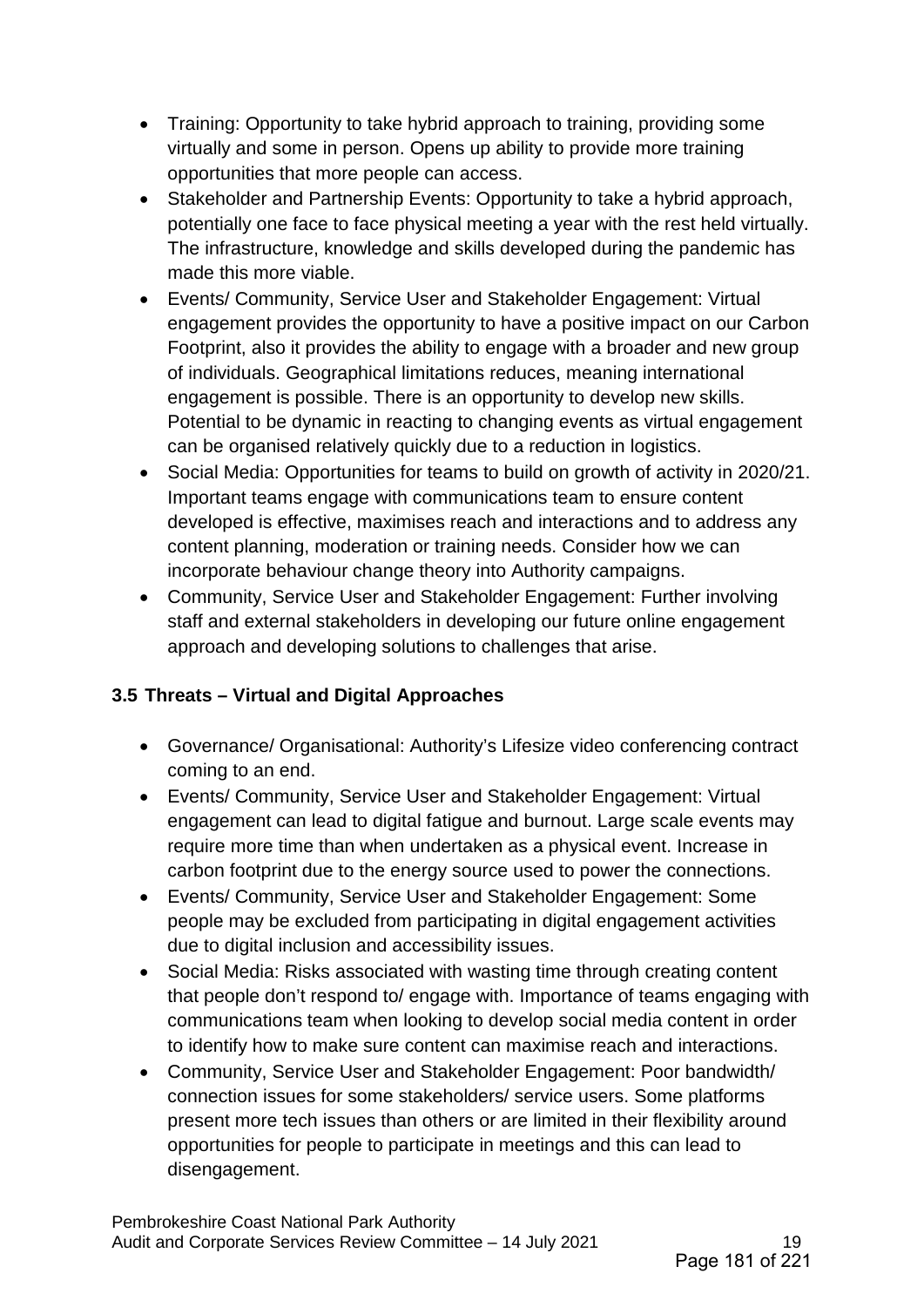• Compliance: A need to ensure compliance with Authority obligations relating to data protection, health and safety, safeguarding, Welsh language and equality.

## **4 Top Tips for Digital Engagement from Staff**

- Recommend doing a connection test with any participants not used to Lifesize (other platform being used) prior to any important meetings, to avoid problems on the day.
- If people are struggling with a poor connection, joining with their camera turned off can help.
- For WWNBHS meetings they have built in a half an hour virtual registration and coffee, this gets people loosened up before the meeting and provided time to overcome log in issues, help people who are less familiar, chance to meet and greet. Have found having this meet and greet creates greater buy in for the meeting and meetings are more productive.
- If you are planning a large scale event like the Archaeology Day, don't underestimate how much time needs to be spent on this.
- Know your limits, make sure you don't overburden yourself with too much virtual activities.
- Publicity is very important when carrying out public events.
- Make sure that you use a platform that works for what you are planning to do.
- Ensure that you develop a good mechanism for feedback and learn from your digital engagement activities.
- Be open to new ways of engaging and don't be scared of giving it a go.
- If using a platform for an event, make sure to rehearse to identify any potential technical glitches that might need to be overcome or addressed in advance.
- Accept that things might go wrong.
- Use a platform that is accessible to as many people as possible
- Use a range of different methods / styles / activities in a session (ie discussion / presentation / films / interactive elements). Small group discussions and someone feeding back works much better than a large group.
- Provide feedback reasonably timely fashion in way people want and will engage.
- MURAL flipchart webapp is a great way to make meetings more participative.
- Talk to communications team to ensure your social media content creation and posting is effective.

# **5 Conclusion**

Staff have shown great adaptability and innovation during 2020/21 to move to and trial different approaches using digital and virtual methods. Members, volunteers,